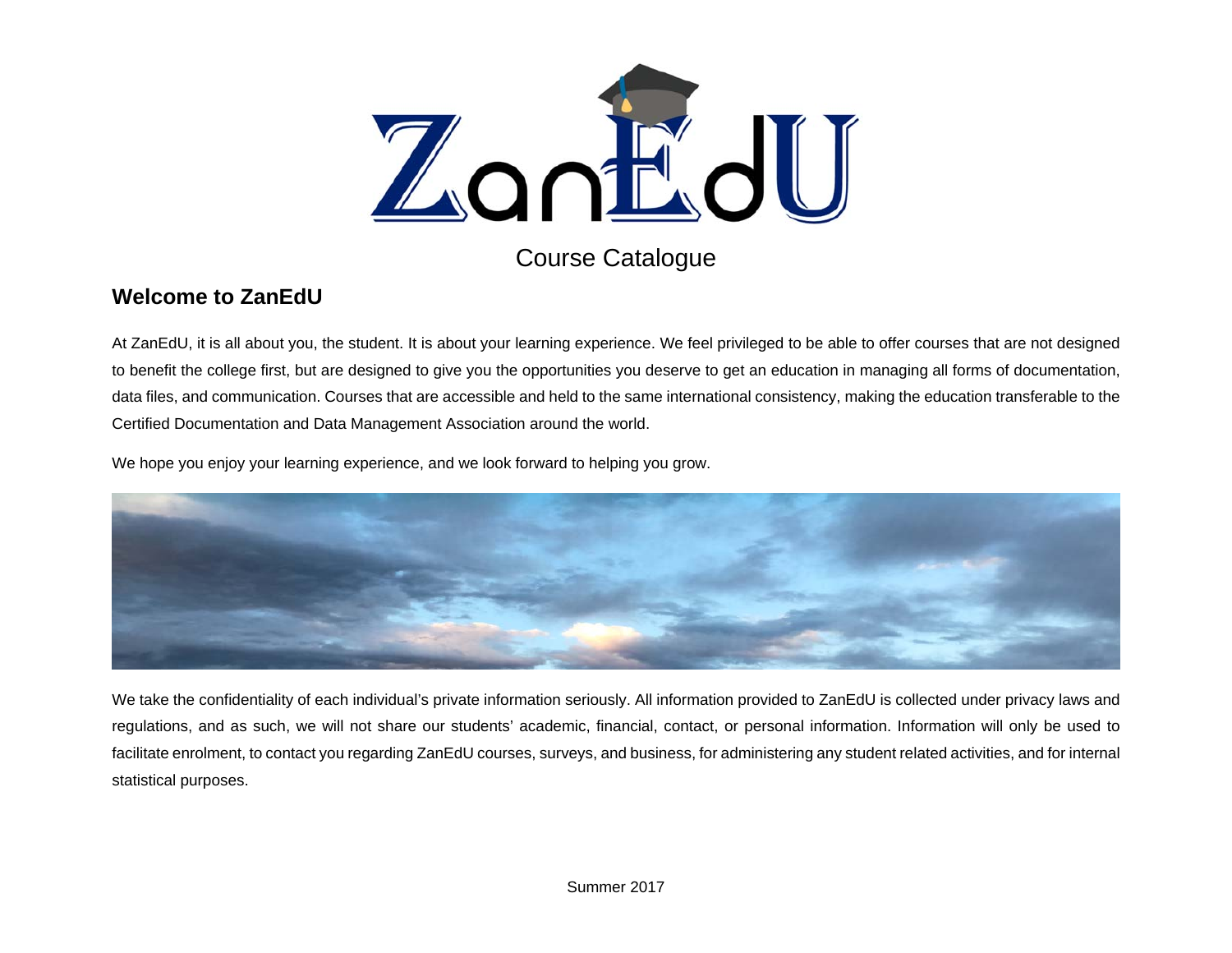

### **Table of Contents**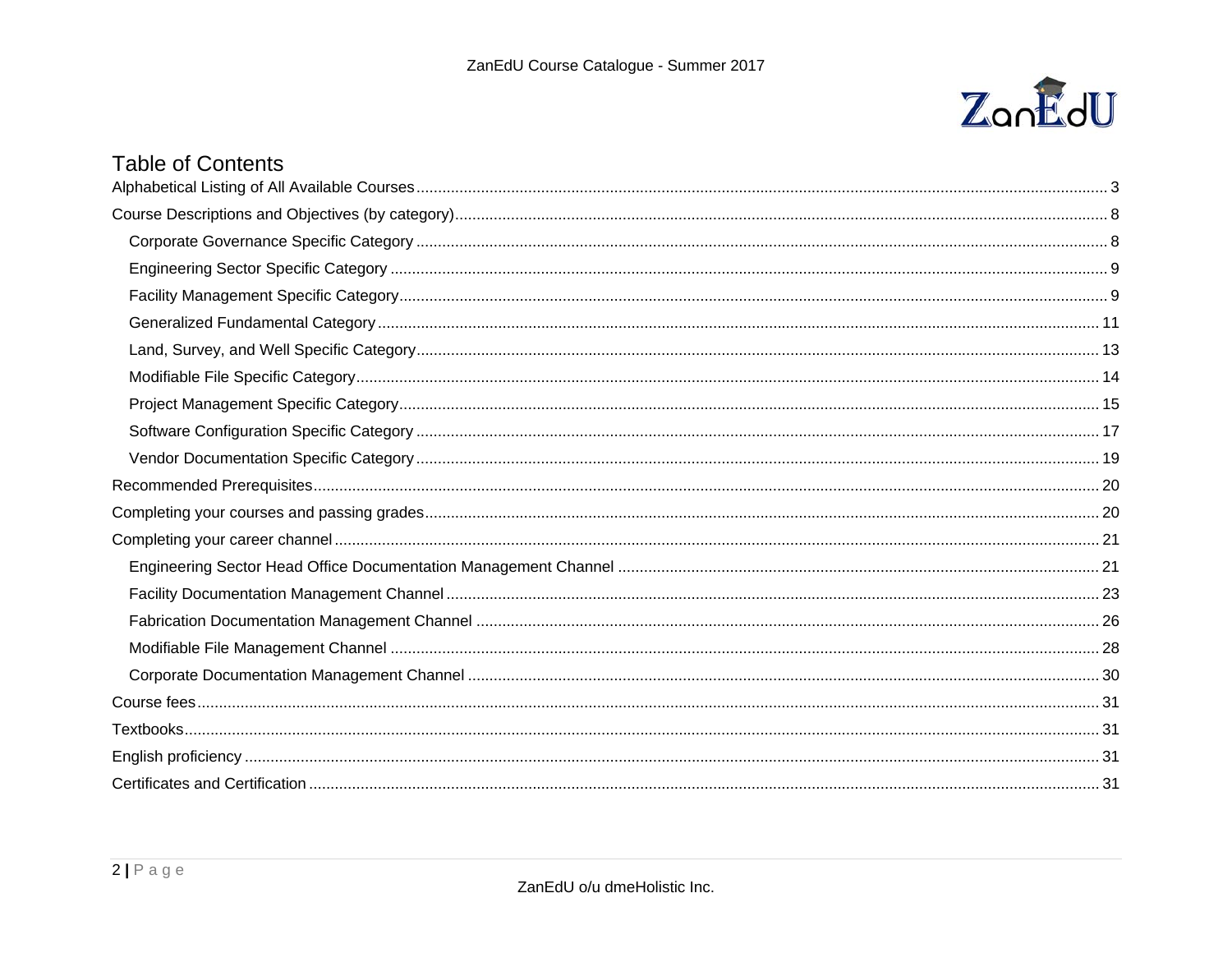

# **Alphabetical Listing of All Available Courses**

| <b>Course</b><br><b>Code</b> | <b>Course Name</b>                                                           | Length<br>in Hours | <b>Cost</b><br>(CAD) | <b>Recommended</b><br><b>Prerequisites</b> | $\mathsf{A}$<br>HO DC | B<br><b>FDC</b> | $\mathbf{C}$ | <b>Channel Channel Channel Channel Channel</b><br>D<br>FAB DC MOD DC Corp DC | E            |
|------------------------------|------------------------------------------------------------------------------|--------------------|----------------------|--------------------------------------------|-----------------------|-----------------|--------------|------------------------------------------------------------------------------|--------------|
| CI-DM-001                    | <b>Corporate Documentation Levels</b><br>Explained                           | 10                 | \$205.00             | GB-DM-005                                  | $\mathsf{X}$          | $\mathsf{X}$    | $\sf X$      | $\sf X$                                                                      | $\mathsf{X}$ |
| CI-DM-002                    | Creating, Modifying, and Publishing<br><b>Corporate Documentation</b>        | 10                 | \$205.00             | CI-DM-001                                  | $\mathsf{X}$          | X               | $\sf X$      | $\sf X$                                                                      | $\mathsf{X}$ |
| CI-DM-003                    | Managing Reviews and Corporate<br><b>Documentation from External Parties</b> | 10                 | \$205.00             | CI-DM-002                                  | $\mathsf{X}$          | $\pmb{\times}$  | $\sf X$      | X                                                                            | X            |
| CI-DM-004                    | Corp DM Numbering, Storage and<br>Securities, and Continual Improvement      | 10                 | \$205.00             | CI-DM-003                                  | $\mathsf{X}$          | $\pmb{\times}$  | X            | X                                                                            | X            |
| EB-DM-001                    | Introduction to Engineering<br><b>Documentation Management</b>               | 10                 | \$170.00             | GB-DM-005                                  | $\mathsf{X}$          | X               | X            | $\mathsf{X}$                                                                 |              |
| EI-DM-001                    | Overview of Engineering Groups and<br><b>Authentication Requirements</b>     | 10                 | \$140.00             |                                            | X                     | X               | $\mathsf{X}$ | $\mathsf{X}$                                                                 |              |
| FI-DM-001                    | <b>Construction Documentation and</b><br>Processing Incoming Facility Files  | 10                 | \$170.00             | GB-DM-007                                  |                       | $\mathsf{X}$    |              |                                                                              |              |
| FI-DM-002                    | Processing Facility Generated and Asset<br><b>Management Documentation</b>   | 10                 | \$170.00             | FI-DM-001                                  |                       | X               |              |                                                                              |              |
| FI-DM-003                    | Managing As Built Redlines and<br>Requests for Information (MOC)             | 10                 | \$170.00             | FI-DM-002                                  | $\sf X$               | $\mathsf{X}$    |              |                                                                              |              |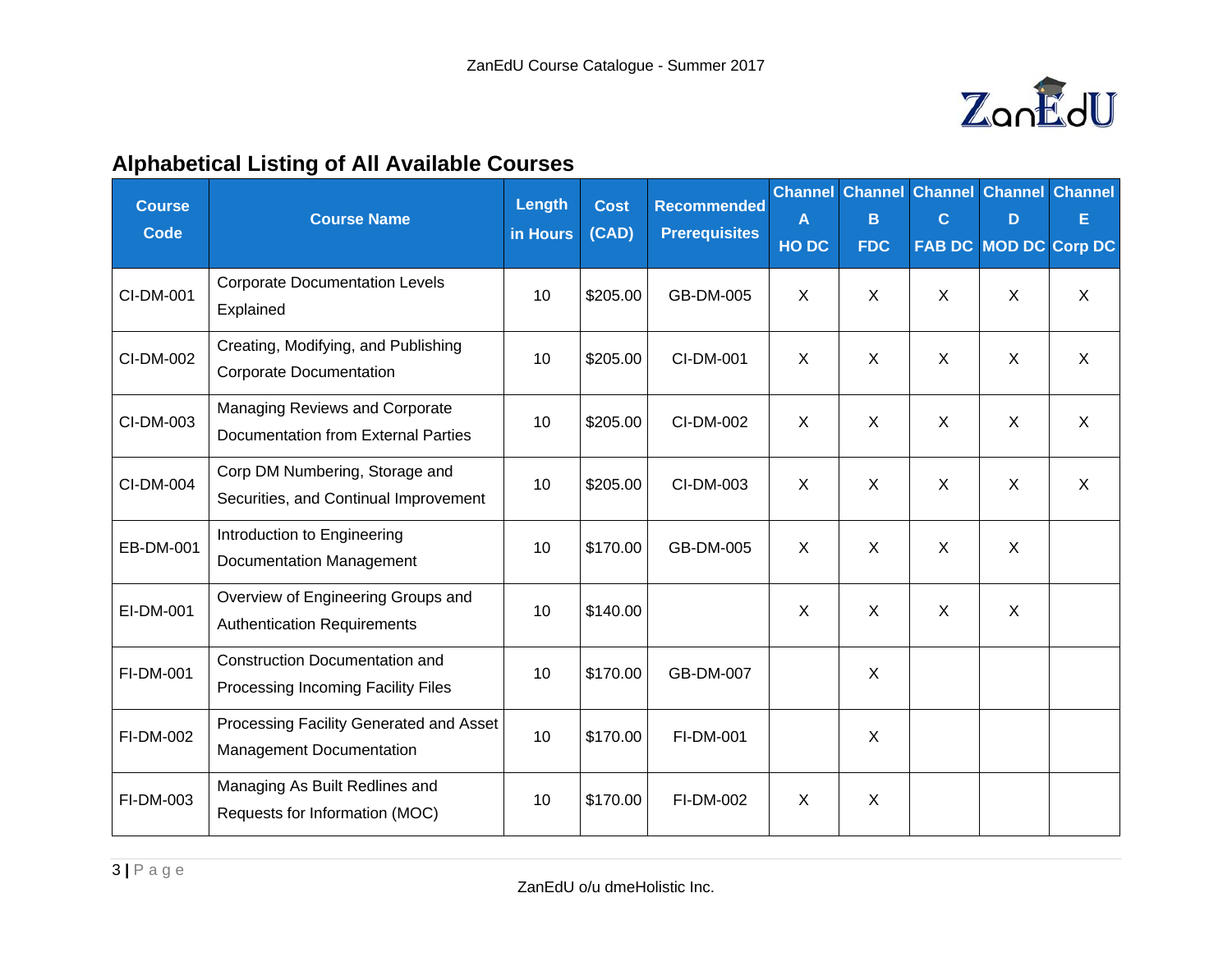

| <b>Course</b><br><b>Code</b> | <b>Course Name</b>                                                          | Length<br>in Hours | <b>Cost</b><br>(CAD) | <b>Recommended</b><br><b>Prerequisites</b> | $\mathsf{A}$<br>HO DC | <b>Channel Channel</b><br>B<br><b>FDC</b> | $\mathbf C$               | <b>Channel Channel Channel</b><br>D<br>FAB DC MOD DC Corp DC | E            |
|------------------------------|-----------------------------------------------------------------------------|--------------------|----------------------|--------------------------------------------|-----------------------|-------------------------------------------|---------------------------|--------------------------------------------------------------|--------------|
| FI-DM-004                    | Managing System Turnover Manuals and<br>Data Book Updates                   | 10                 | \$170.00             | FI-DM-003                                  |                       | $\sf X$                                   |                           |                                                              |              |
| FI-DM-005                    | Facility Infrastructure and IT Integration<br>Relating to DM                | 10                 | \$170.00             | FI-DM-004                                  |                       | $\sf X$                                   |                           |                                                              |              |
| GB-DM-001                    | Document Management History and<br>Introduction                             | 10                 | \$140.00             |                                            | X                     | X                                         | $\times$                  | $\sf X$                                                      | $\mathsf{X}$ |
| GB-DM-002                    | Elements of Creating a Facility                                             | 10                 | \$140.00             | GB-DM-001                                  | X                     | X                                         | X                         | X                                                            |              |
| GB-DM-003                    | <b>Elements of Project Management</b>                                       | 10                 | \$140.00             | GB-DM-002                                  | X                     | X                                         | $\sf X$                   | $\mathsf{X}$                                                 |              |
| GB-DM-004                    | <b>Elements of Facility Construction</b>                                    | 10                 | \$140.00             | GB-DM-003                                  | X                     | X                                         | X                         | $\mathsf{X}$                                                 |              |
| GB-DM-005                    | Corporate DM Introduction                                                   | 10                 | \$140.00             | GB-DM-004                                  | X                     | X                                         | $\boldsymbol{\mathsf{X}}$ | $\sf X$                                                      | $\mathsf{X}$ |
| GB-DM-006                    | Creation of Drawings and Introduction to<br><b>Publishing Documentation</b> | 10                 | \$170.00             | GB-DM-005                                  | $\mathsf{X}$          | $\sf X$                                   | $\boldsymbol{\mathsf{X}}$ | $\sf X$                                                      | $\mathsf{X}$ |
| GB-DM-007                    | Introduction to Facility Documentation<br>and Managing Modifiable Files     | 10                 | \$170.00             | GB-DM-005                                  | X                     | X                                         | $\boldsymbol{\mathsf{X}}$ | X                                                            |              |
| LI-DM-001                    | Overview of Land, Survey, and Well Data<br>and Documentation Management     | 10                 | \$200.00             |                                            | X                     |                                           |                           |                                                              |              |
| LI-DM-002                    | Well and Survey Documentation<br>Management                                 | 10                 | \$200.00             | LI-DM-001                                  | X                     |                                           |                           |                                                              |              |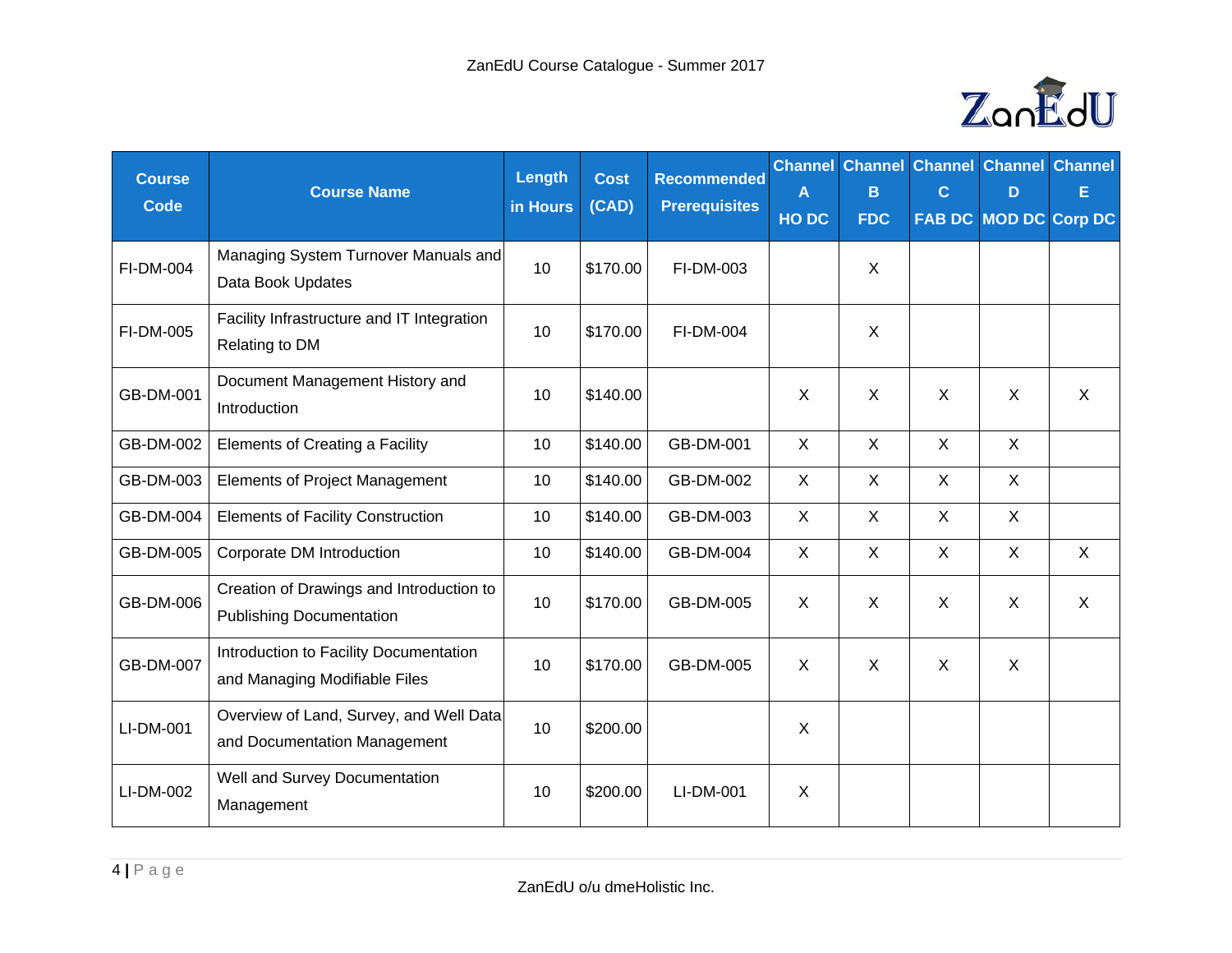

| <b>Course</b><br><b>Code</b> | <b>Course Name</b>                                                            | Length<br>in Hours | <b>Cost</b><br>(CAD) | <b>Recommended</b><br><b>Prerequisites</b> | $\mathsf{A}$<br>HO DC | B<br><b>FDC</b> | $\mathbf C$ | <b>Channel Channel Channel Channel Channel</b><br>D | E<br>FAB DC MOD DC Corp DC |
|------------------------------|-------------------------------------------------------------------------------|--------------------|----------------------|--------------------------------------------|-----------------------|-----------------|-------------|-----------------------------------------------------|----------------------------|
| LI-DM-003                    | Application of Land, Well, and Survey<br>Documentation and MOC                | 10                 | \$200.00             | LI-DM-002                                  | $\sf X$               |                 |             |                                                     |                            |
| <b>MI-DM-001</b>             | Creating and Modifying Modifiable<br><b>Drawing Files</b>                     | 10                 | \$170.00             |                                            |                       |                 |             | $\sf X$                                             |                            |
| MI-DM-002                    | Modifiable Documentation File<br>Management and Digital Metadata              | 10                 | \$170.00             | MI-DM-001                                  |                       |                 |             | $\sf X$                                             |                            |
| MI-DM-003                    | Modifiable File Requirements and 3D<br><b>Model Numbering</b>                 | 10                 | \$170.00             | MI-DM-002                                  |                       |                 |             | $\sf X$                                             |                            |
| MI-DM-004                    | Storage and Security of Controlled and<br><b>Working Modifiable Files</b>     | 10                 | \$170.00             | MI-DM-003                                  |                       |                 |             | $\sf X$                                             |                            |
| MI-DM-005                    | Chain of Custody, Indexing, and<br><b>Concurrent Modification of Files</b>    | 10                 | \$170.00             | MI-DM-004                                  |                       |                 |             | $\sf X$                                             |                            |
| PI-PM-001                    | Construction Through the Ages                                                 | 10                 | \$170.00             |                                            |                       | $\mathsf{X}$    |             |                                                     |                            |
| PI-PM-002                    | <b>Construction Management Defined and</b><br><b>Project Delivery Methods</b> | 10                 | \$170.00             | PI-PM-001                                  |                       | X               |             |                                                     |                            |
| PI-PM-003                    | Design and Construction Project Stages,<br>and Project Team Composition       | 10                 | \$170.00             | PI-PM-002                                  |                       | $\sf X$         |             |                                                     |                            |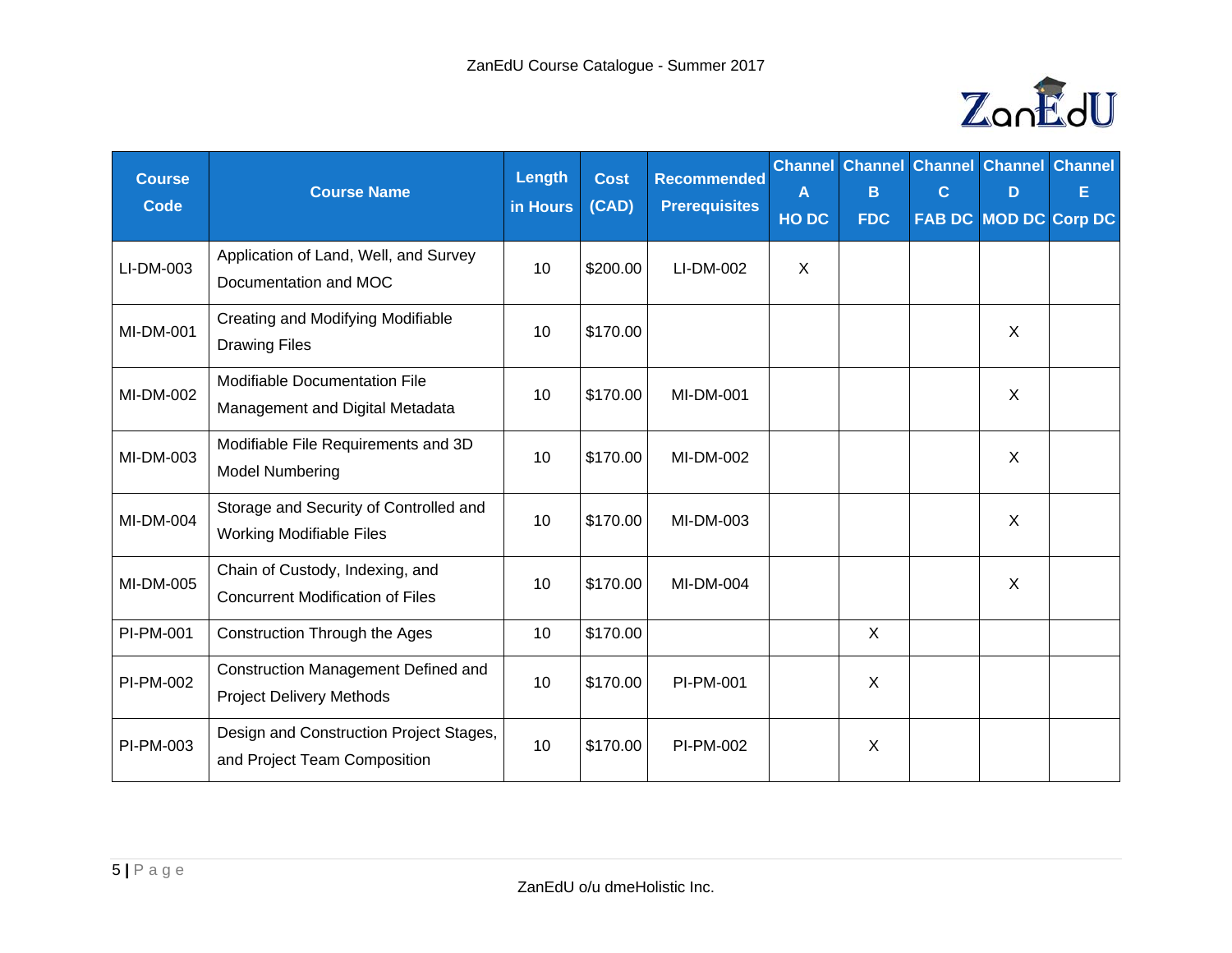

| <b>Course</b><br><b>Code</b> | <b>Course Name</b>                                                         | Length<br>in Hours | <b>Cost</b><br>(CAD) | <b>Recommended</b><br><b>Prerequisites</b> | A<br>HO DC   | B<br><b>FDC</b> | $\mathbf C$  | <b>Channel Channel Channel Channel Channel</b><br>D<br>FAB DC MOD DC Corp DC | Е            |
|------------------------------|----------------------------------------------------------------------------|--------------------|----------------------|--------------------------------------------|--------------|-----------------|--------------|------------------------------------------------------------------------------|--------------|
| PI-PM-004                    | Construction Claims, Contracts, and<br><b>Project Governance</b>           | 10                 | \$170.00             | PI-PM-003                                  |              | $\mathsf{X}$    |              |                                                                              |              |
| PI-PM-005                    | Reviewing Industry Facility Accidents                                      | 10                 | \$170.00             | PI-PM-004                                  |              | $\mathsf{X}$    |              |                                                                              |              |
| <b>SB-DM-001</b>             | Introduction to Documentation<br>Management Software (DMS)<br>Requirements | 10                 | \$170.00             | GB-DM-005                                  | $\sf X$      | $\sf X$         | $\mathsf{X}$ | $\sf X$                                                                      | $\sf X$      |
| SI-DM-001                    | Repository, Uploading, and Metadata<br>Type Requirements in DM Software    | 10                 | \$170.00             | <b>SB-DM-001</b>                           | $\mathsf{X}$ | $\mathsf{X}$    | $\sf X$      | $\mathsf{X}$                                                                 | $\mathsf{X}$ |
| SI-DM-002                    | Numbering and Revisioning<br>Requirements of a DMS                         | 10                 | \$170.00             | <b>SI-DM-001</b>                           | $\mathsf{X}$ | $\mathsf{X}$    | $\mathsf{X}$ | $\sf X$                                                                      | $\mathsf{X}$ |
| SI-DM-003                    | Searchability, Metadata, Usability, and<br>Workflow Requirements of a DMS  | 10                 | \$170.00             | SI-DM-002                                  | $\sf X$      | $\mathsf{X}$    | $\times$     | $\mathsf{X}$                                                                 | $\times$     |
| <b>SI-DM-004</b>             | Access, Modifiable File Management,<br>and Security Requirements in a DMS  | 10                 | \$170.00             | SI-DM-003                                  | $\sf X$      | $\sf X$         | $\sf X$      | $\sf X$                                                                      | $\sf X$      |
| SI-DM-005                    | Reporting, Transmitting, Auditing, and<br>Integration Req of DM Software   | 10                 | \$170.00             | SI-DM-004                                  | X            | X               | X            | X                                                                            | X            |
| <b>VB-DM-001</b>             | Introduction to Vendor Submission DM<br>and Email Management               | 10                 | \$170.00             | GB-DM-005                                  | $\sf X$      | $\mathsf{X}$    | $\sf X$      | $\sf X$                                                                      |              |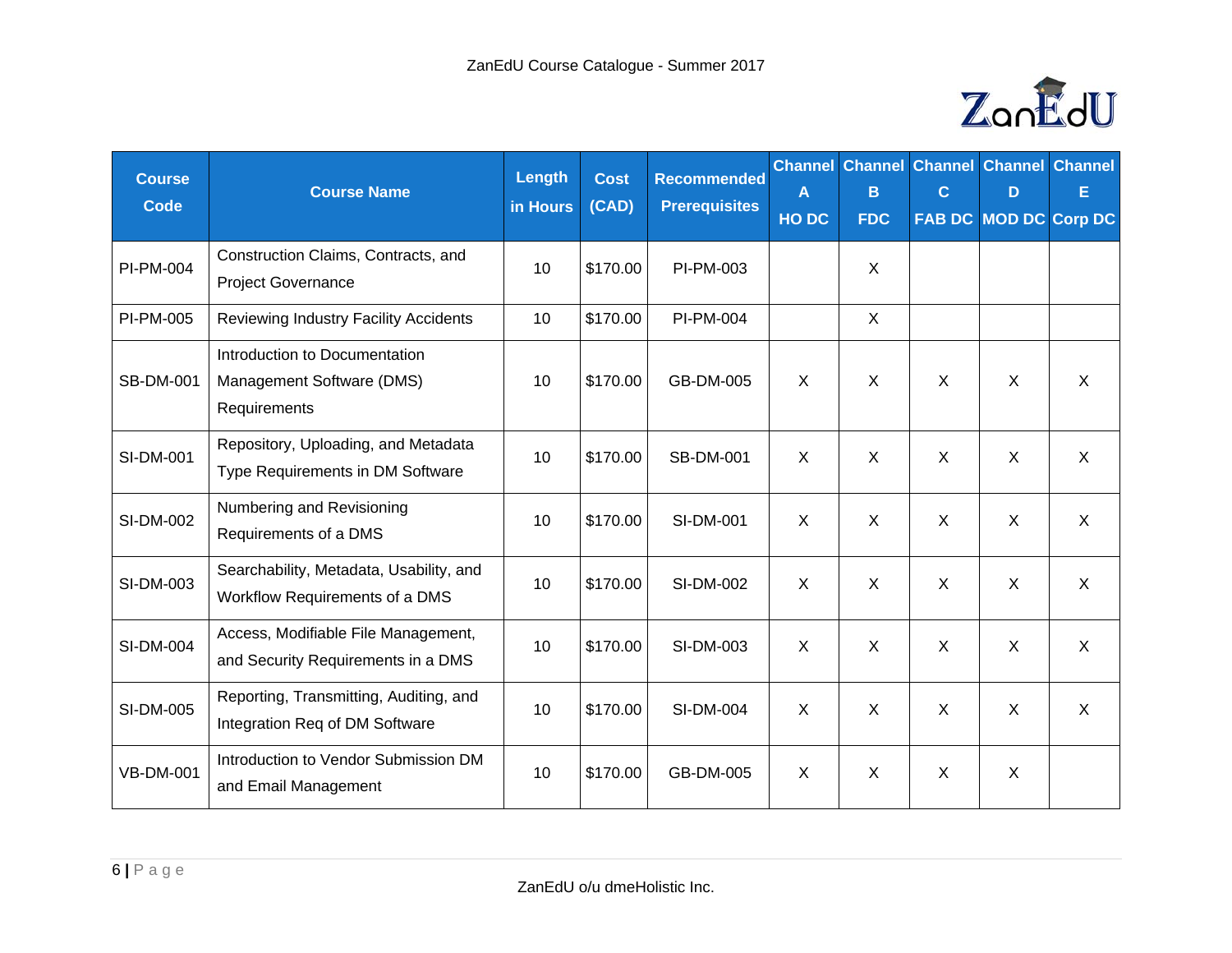

| <b>Course</b><br>Code | <b>Course Name</b>                                                         | Length<br>in Hours | <b>Cost</b><br>(CAD) | <b>Recommended</b><br><b>Prerequisites</b> | A<br><b>HODC</b> | B<br><b>FDC</b> | $\mathbf{C}$ | <b>Channel Channel Channel Channel Channel</b><br>D<br><b>FAB DC MOD DC Corp DC</b> | Е |
|-----------------------|----------------------------------------------------------------------------|--------------------|----------------------|--------------------------------------------|------------------|-----------------|--------------|-------------------------------------------------------------------------------------|---|
| <b>VI-DM-001</b>      | Setting Submission Expectations for<br><b>Vendor Documentation</b>         | 10                 | \$205.00             | <b>VB-DM-001</b>                           | X                | X               | X            |                                                                                     |   |
| VI-DM-002             | Receiving and Numbering Vendor<br><b>Documentation Submissions</b>         | 10                 | \$205.00             | <b>VI-DM-001</b>                           | X                | X               | X            |                                                                                     |   |
| VI-DM-003             | <b>Expediting and Reviewing Vendor</b><br><b>Documentation Submissions</b> | 10                 | \$205.00             | VI-DM-002                                  | X                | X               | X            |                                                                                     |   |
| VI-DM-004             | Submitting Documentation from the<br>Vendor, Data Books, and Storage       | 10                 | \$205.00             | VI-DM-003                                  | $\mathsf{X}$     | X               | X            |                                                                                     |   |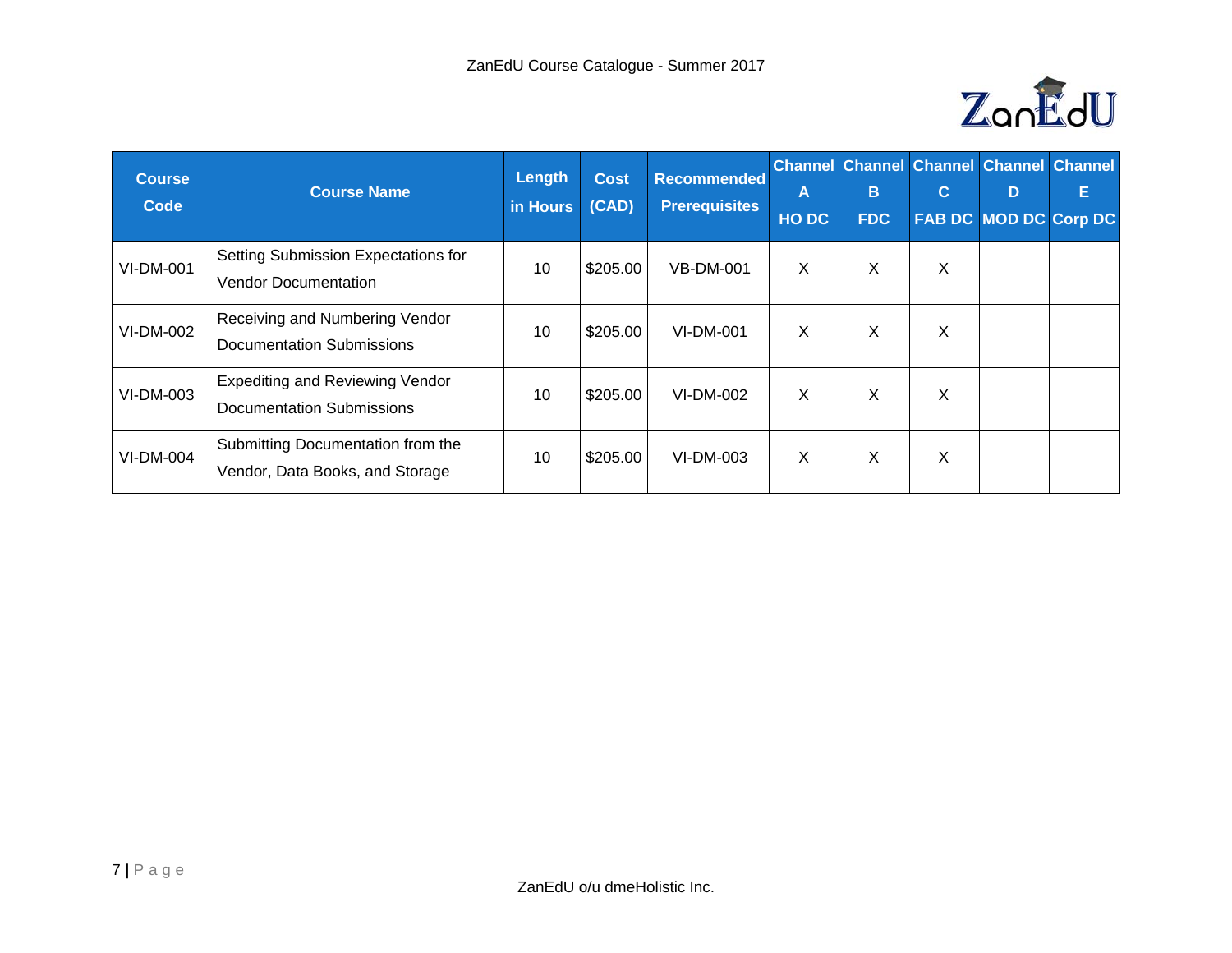

# **Course Descriptions and Objectives (by category)**

| <b>Corporate Governance Specific Category</b> |                                                                                                                                  |  |  |  |
|-----------------------------------------------|----------------------------------------------------------------------------------------------------------------------------------|--|--|--|
| <b>CI-DM-001</b>                              | <b>Corporate Documentation Levels Explained</b>                                                                                  |  |  |  |
| Outline                                       | In this course, students will learn the four different levels of corporate governance documentation and how those levels define  |  |  |  |
|                                               | the various corporate documents in various organizations.                                                                        |  |  |  |
| Objectives                                    | Describe the purpose and role of corporate documentation management in an organization, understand the components of the         |  |  |  |
|                                               | different levels, and explain the interaction between the levels.                                                                |  |  |  |
| <b>CI-DM-002</b>                              | <b>Creating, Modifying, and Publishing Corporate Documentation</b>                                                               |  |  |  |
| Outline                                       | This course reviews the workflows and requirements for creating corporate documentation, for modifying the files, and for        |  |  |  |
|                                               | publishing corporate documentation.                                                                                              |  |  |  |
| Objectives                                    | Apply the processes to create and modify corporate documentation, recreate the various workflows, and explain the control of     |  |  |  |
|                                               | modifiable corporate files.                                                                                                      |  |  |  |
| <b>CI-DM-003</b>                              | Managing Reviews and Corporate Documentation from External Parties                                                               |  |  |  |
| Outline                                       | Students will learn how to manage the review of corporate documentation, and the tracking mechanisms for internally created      |  |  |  |
|                                               | and externally sourced corporate documentation.                                                                                  |  |  |  |
| Objectives                                    | Recount control of external and internal corporate governance documentation, and explain indexing and tracking methods.          |  |  |  |
| <b>CI-DM-004</b>                              | Corp DM Numbering, Storage and Securities, and Continual Improvement                                                             |  |  |  |
|                                               | In this course, students will learn how to create documentation numbering structures for corporate documentation. The storage    |  |  |  |
| Outline                                       | and securities for controlling corporate documentation in different formats and the continual improvement requirements will also |  |  |  |
|                                               | be addressed.                                                                                                                    |  |  |  |
| Objectives                                    | Create numbering structures for corporate documentation, explain storage and securities of corporate documents, and recount      |  |  |  |
|                                               | continual improvement schedules and best practices.                                                                              |  |  |  |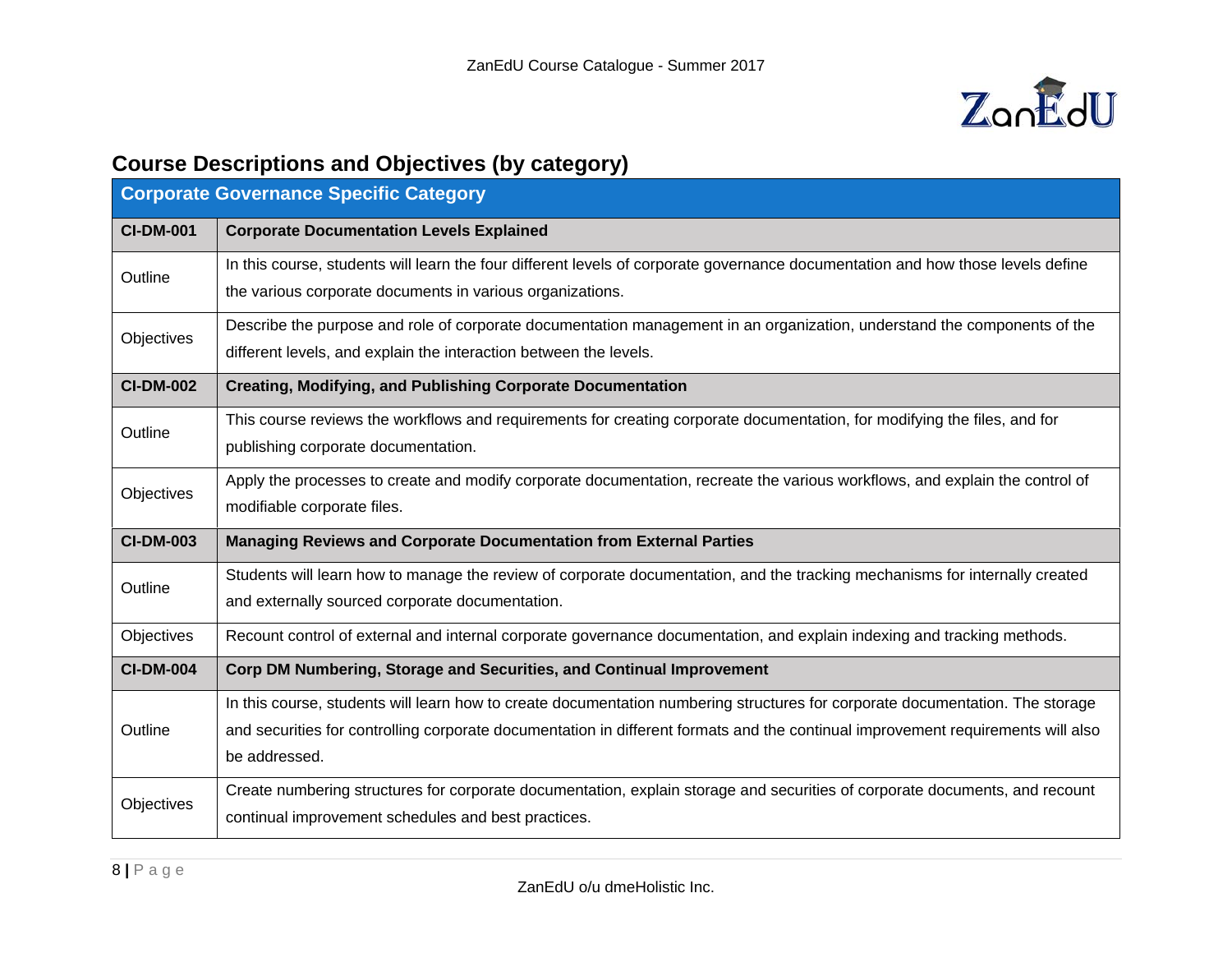

|                  | <b>Engineering Sector Specific Category</b>                                                                                                                                                                                                                                       |  |  |  |  |
|------------------|-----------------------------------------------------------------------------------------------------------------------------------------------------------------------------------------------------------------------------------------------------------------------------------|--|--|--|--|
| <b>EB-DM-001</b> | <b>Introduction to Engineering Documentation Management</b>                                                                                                                                                                                                                       |  |  |  |  |
| Outline          | Students will learn the elements of the engineering sector that dictate the documentation management requirements.                                                                                                                                                                |  |  |  |  |
| Objectives       | Understand regulated requirements in relation to document management, recount engineering sector components in<br>documentation management.                                                                                                                                       |  |  |  |  |
| <b>EI-DM-001</b> | <b>Overview of Engineering Groups and Authentication Requirements</b>                                                                                                                                                                                                             |  |  |  |  |
| Outline          | The engineering sector has various disciplines and documentation authentication requirements, which are covered in this<br>course. Knowledge of these groups and requirements are paramount in establishing documentation management processes in<br>the engineering environment. |  |  |  |  |
| Objectives       | Learn the roles and documentation of the various engineering disciplines and how they work together, describe the<br>requirements for authenticating engineering documentation.                                                                                                   |  |  |  |  |

| <b>Facility Management Specific Category</b> |                                                                                                                                                                                                                                                                                                                      |  |  |
|----------------------------------------------|----------------------------------------------------------------------------------------------------------------------------------------------------------------------------------------------------------------------------------------------------------------------------------------------------------------------|--|--|
| <b>FI-DM-001</b>                             | <b>Construction Documentation and Processing Incoming Facility Files</b>                                                                                                                                                                                                                                             |  |  |
| Outline                                      | This course will delve into the construction documentation that is coming in to the facility during the construction phase. This<br>course reviews the elements of a construction site as well as the process for receiving and distributing documentation at the<br>facility to the various construction personnel. |  |  |
| <b>Objectives</b>                            | Compile Construction Work Packages from Engineering Work Packages, understand quality checking submissions, and<br>distribution and storage of incoming documentation.                                                                                                                                               |  |  |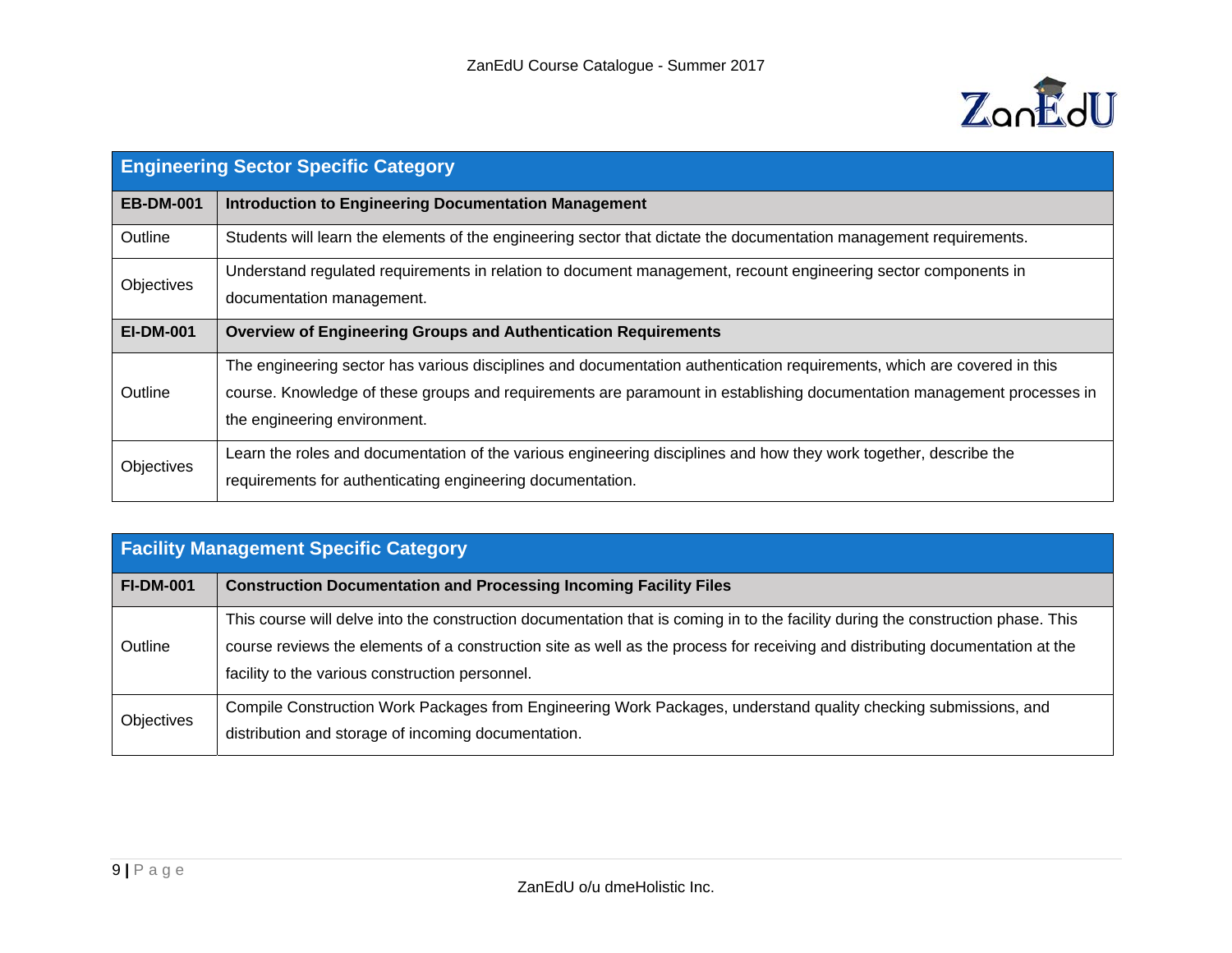

| <b>Facility Management Specific Category (cont.)</b> |                                                                                                                                                                                                                                                                                                                                                          |  |  |  |
|------------------------------------------------------|----------------------------------------------------------------------------------------------------------------------------------------------------------------------------------------------------------------------------------------------------------------------------------------------------------------------------------------------------------|--|--|--|
| <b>FI-DM-002</b>                                     | <b>Processing Facility Generated and Asset Management Documentation</b>                                                                                                                                                                                                                                                                                  |  |  |  |
| Outline                                              | In this course, processing and managing construction site generated documentation is covered, as well as during<br>commissioning of a facility and asset management.                                                                                                                                                                                     |  |  |  |
| Objectives                                           | Establish processes for facility generated documentation and redlines, understand quality checking submissions, and<br>distribution and storage of documentation.                                                                                                                                                                                        |  |  |  |
| <b>FI-DM-003</b>                                     | Managing As Built Redlines and Requests for Information (MOC)                                                                                                                                                                                                                                                                                            |  |  |  |
| Outline                                              | How to process and manage the markups for as building drawings are covered in this course as well as the workflow for these<br>redlines. In addition, design or construction change requests can become confusing if not properly managed correctly, and this<br>course discusses the various levels of change and how to manage them.                   |  |  |  |
| Objectives                                           | Manage facility updates during construction, understand the process for maintenance work updates, and explain storing and<br>distributing changes to documentation.                                                                                                                                                                                      |  |  |  |
| <b>FI-DM-004</b>                                     | <b>Managing System Turnover Manuals and Data Book Updates</b>                                                                                                                                                                                                                                                                                            |  |  |  |
| Outline                                              | When systems at a facility have completed construction activities, the documentation goes to the operators. It is vital that this<br>information transition occurs effectively and this course will define the processes for compiling and handing over the systems<br>manuals and information. Facility data books will also be covered in this course. |  |  |  |
| Objectives                                           | Explain the management of System Turnover manuals, Facility Data Books, Inspection, safety, and quality documentation.                                                                                                                                                                                                                                   |  |  |  |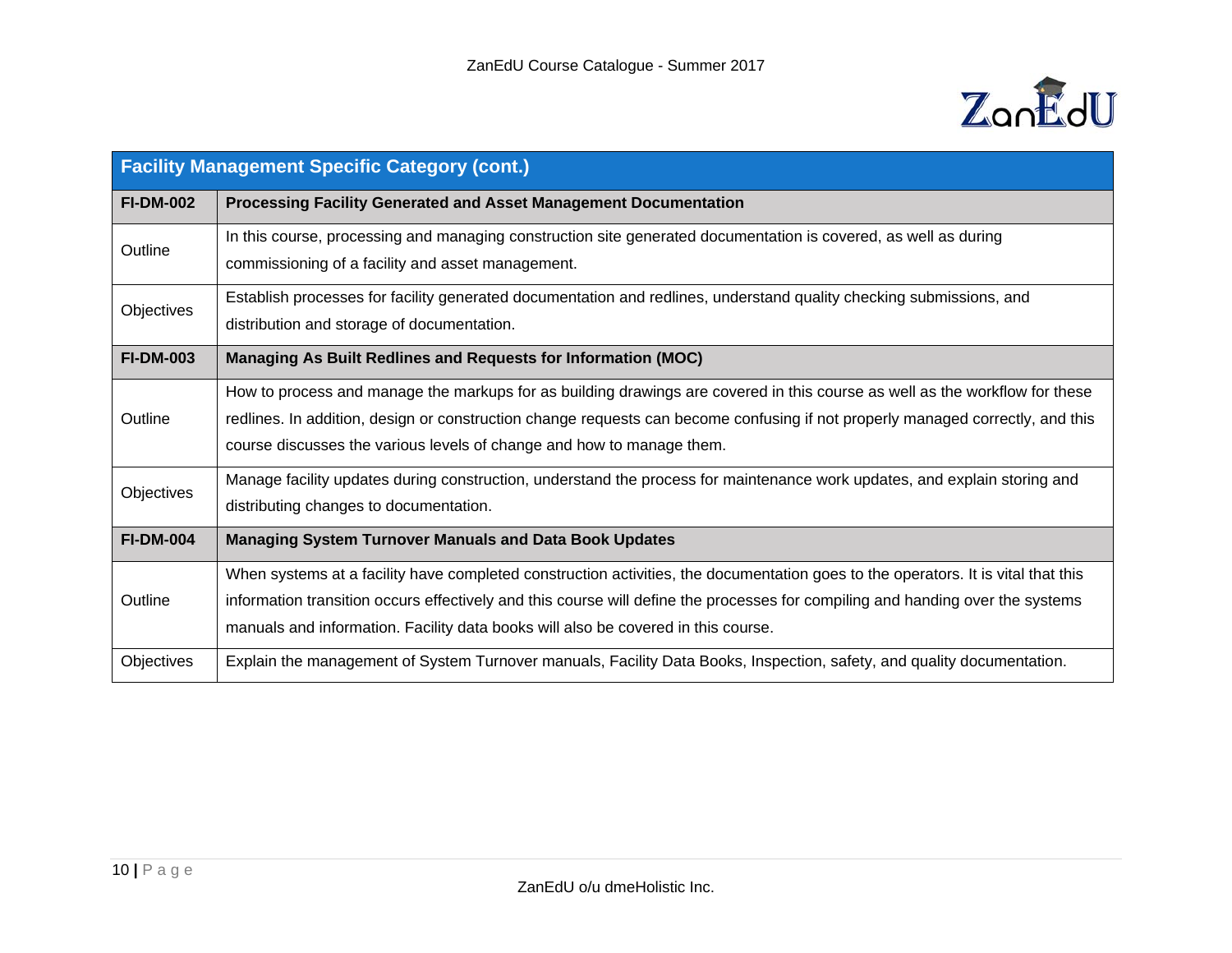

| <b>Facility Management Specific Category (cont.)</b> |                                                                                                                                                                                                                                                                                                                                   |  |  |  |
|------------------------------------------------------|-----------------------------------------------------------------------------------------------------------------------------------------------------------------------------------------------------------------------------------------------------------------------------------------------------------------------------------|--|--|--|
| <b>FI-DM-005</b>                                     | Facility Infrastructure and IT Integration Relating to DM                                                                                                                                                                                                                                                                         |  |  |  |
| Outline                                              | This course will focus on relating the documentation management needs with infrastructure options and capabilities, including<br>remote access, server and file management and auditing, software support, and device management. Also discussed is how<br>facilities are moving toward intelligent communication between assets. |  |  |  |
| <b>Objectives</b>                                    | Restate and explain infrastructure requirements and best practices for managing IT requirements at a facility, describe manual<br>management options due to poor infrastructure.                                                                                                                                                  |  |  |  |

| <b>Generalized Fundamental Category</b> |                                                                                                                                                                                                                                                                      |  |  |  |
|-----------------------------------------|----------------------------------------------------------------------------------------------------------------------------------------------------------------------------------------------------------------------------------------------------------------------|--|--|--|
| <b>GB-DM-001</b>                        | Documentation Management History and Introduction                                                                                                                                                                                                                    |  |  |  |
| Outline                                 | In this course, students will learn about the history of Document Control, how managing documentation affects an organization,<br>and the basics of the four divisions of Documentation and Data File Management and common documentation management<br>terminology. |  |  |  |
| Objectives                              | Explain the history of documentation management, describe how document management is to integral to organizations and<br>various industries, and recount the four different divisions of documentation management.                                                   |  |  |  |
| <b>GB-DM-002</b>                        | <b>Elements of Creating a Facility</b>                                                                                                                                                                                                                               |  |  |  |
| Outline                                 | Students learn the base elements of what the creation of a facility entails, including selection of engineering and architectural,<br>purchasing, and construction philosophies.                                                                                     |  |  |  |
| Objectives                              | Associate all elements of creating a facility to documentation management divisions, and explain the interaction with project<br>teams.                                                                                                                              |  |  |  |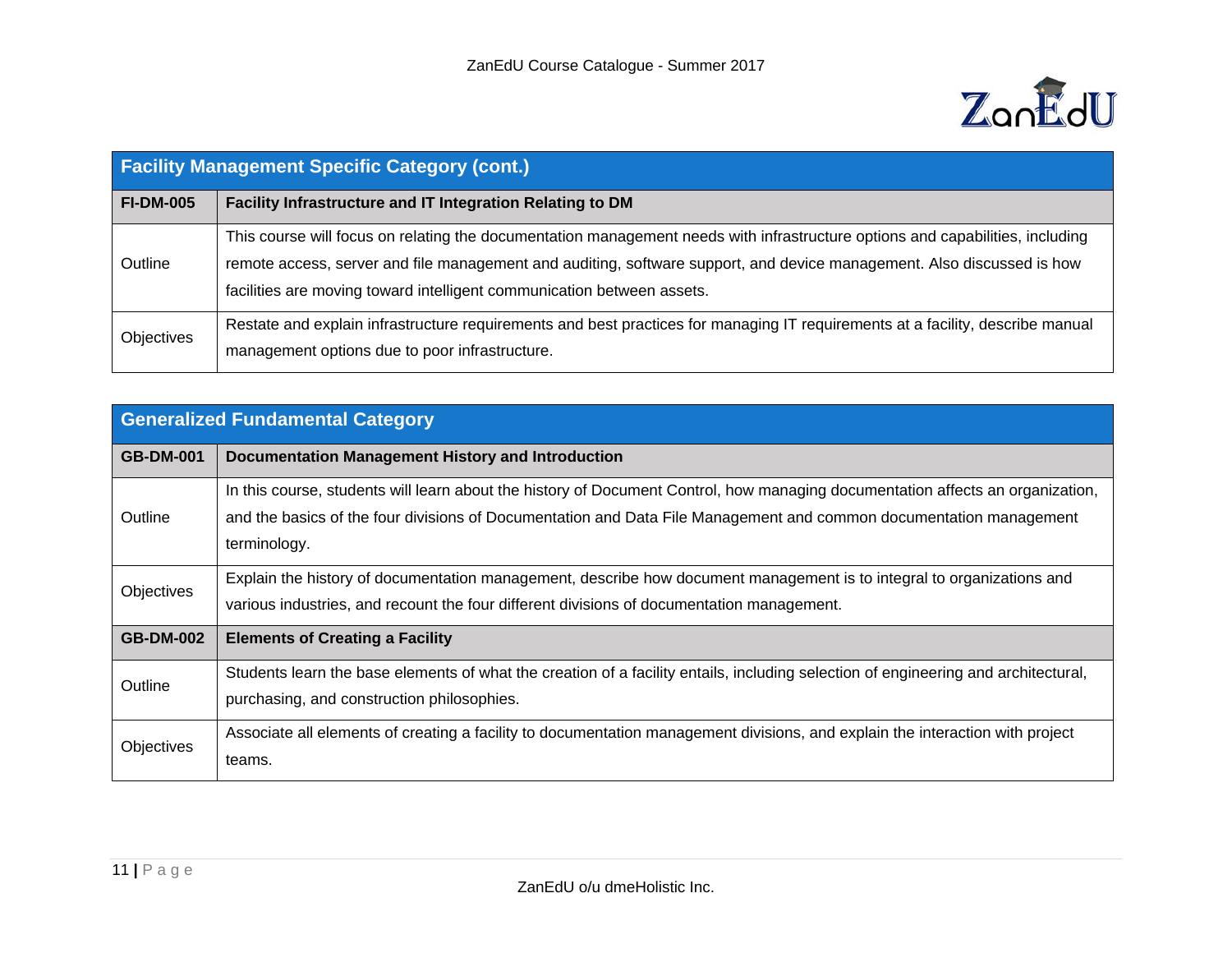

| <b>Generalized Fundamental Category (cont.)</b> |                                                                                                                                           |
|-------------------------------------------------|-------------------------------------------------------------------------------------------------------------------------------------------|
| <b>GB-DM-003</b>                                | <b>Elements of Project Management</b>                                                                                                     |
| Outline                                         | This course teaches the base elements of project management functions. This allows students to understand how management                  |
|                                                 | of documented deliverables affects the execution of a project.                                                                            |
| Objectives                                      | List different documentation required to execute a project, and recount the involvement of support groups.                                |
| <b>GB-DM-004</b>                                | <b>Elements of Facility Construction</b>                                                                                                  |
| Outline                                         | In this course, students will learn about the different groups involved in the construction portion of a facility, providing insight into |
|                                                 | which groups need to be supported.                                                                                                        |
| Objectives                                      | Describe the Construction and Turnover requirements for documentation, understand operation and asset management,                         |
|                                                 | explain the management of change to documentation.                                                                                        |
| <b>GB-DM-005</b>                                | <b>Corporate DM Introduction</b>                                                                                                          |
| Outline                                         | This course covers the foundations to understanding the details of managing corporate governance documentation.                           |
| Objectives                                      | Understand workflows and base elements to process corporate governance documentation.                                                     |
| <b>GB-DM-006</b>                                | <b>Creation of Drawings and Introduction to Publishing Documentation</b>                                                                  |
| Outline                                         | This course explains the creation of drawings via the drafting group, describes other elements such as line numbers and tag               |
|                                                 | numbers, and discusses the base storage concepts for project and technical documentation.                                                 |
| Objectives                                      | Understand the base elements of drafting drawings, utilize concepts for creating line and tag numbers in creating structures,             |
|                                                 | and describe the base elements of publishing documentation.                                                                               |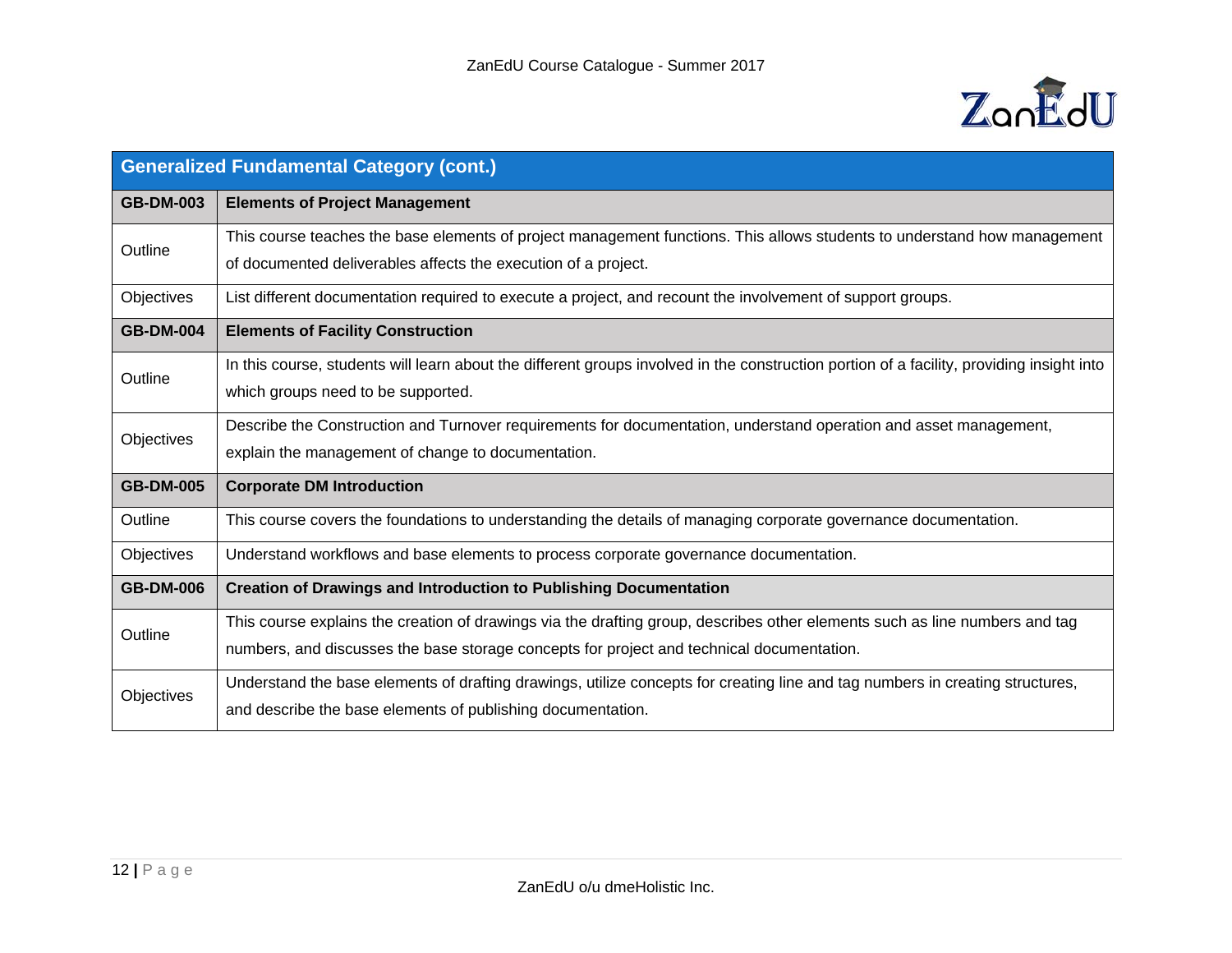

| <b>Generalized Fundamental Category (cont.)</b> |                                                                                                                                                                                                                                                                                                                              |
|-------------------------------------------------|------------------------------------------------------------------------------------------------------------------------------------------------------------------------------------------------------------------------------------------------------------------------------------------------------------------------------|
| <b>GB-DM-007</b>                                | Introduction to Facility Documentation and Managing Modifiable Files                                                                                                                                                                                                                                                         |
| Outline                                         | Learning the documentation receiving requirements as well as the management of information that is needed by or created at a<br>facility is vital to a documentation management system. This course offers the base concepts for this element as well as the<br>concepts for managing modifiable drawing and document files. |
| Objectives                                      | Outline the requirements of managing modifiable drawing and document files, restate the elements of managing facility<br>documentation, restate concurrent engineering practices.                                                                                                                                            |

| <b>Land, Survey, and Well Specific Category</b> |                                                                                                                                                                                                                                                                                                                    |
|-------------------------------------------------|--------------------------------------------------------------------------------------------------------------------------------------------------------------------------------------------------------------------------------------------------------------------------------------------------------------------|
| <b>LI-DM-001</b>                                | Overview of Land, Survey, and Well Data and Documentation Management                                                                                                                                                                                                                                               |
| Outline                                         | This course will offer a concise overview of what land, survey, and well data is and how to identify the differences, and why the<br>documentation exists.                                                                                                                                                         |
| Objectives                                      | Explain where and how survey, well, and land information fits in to an organization, describe the central repositories and data<br>bases for this information, and understand the records retention and archiving.                                                                                                 |
| <b>LI-DM-002</b>                                | <b>Well and Survey Documentation Management</b>                                                                                                                                                                                                                                                                    |
| Outline                                         | This course delves into the creation and use requirements of well and survey documentation and data, including how to compile<br>manuals and storage for this documentation.                                                                                                                                       |
| Objectives                                      | Describe what documentation goes into a land file and the compilation of a land file, describe what documentation goes into a<br>well file, what is required for mine monitoring, and the source of the documentation compilation of a well file, describe what<br>documentation and data is required for surveys. |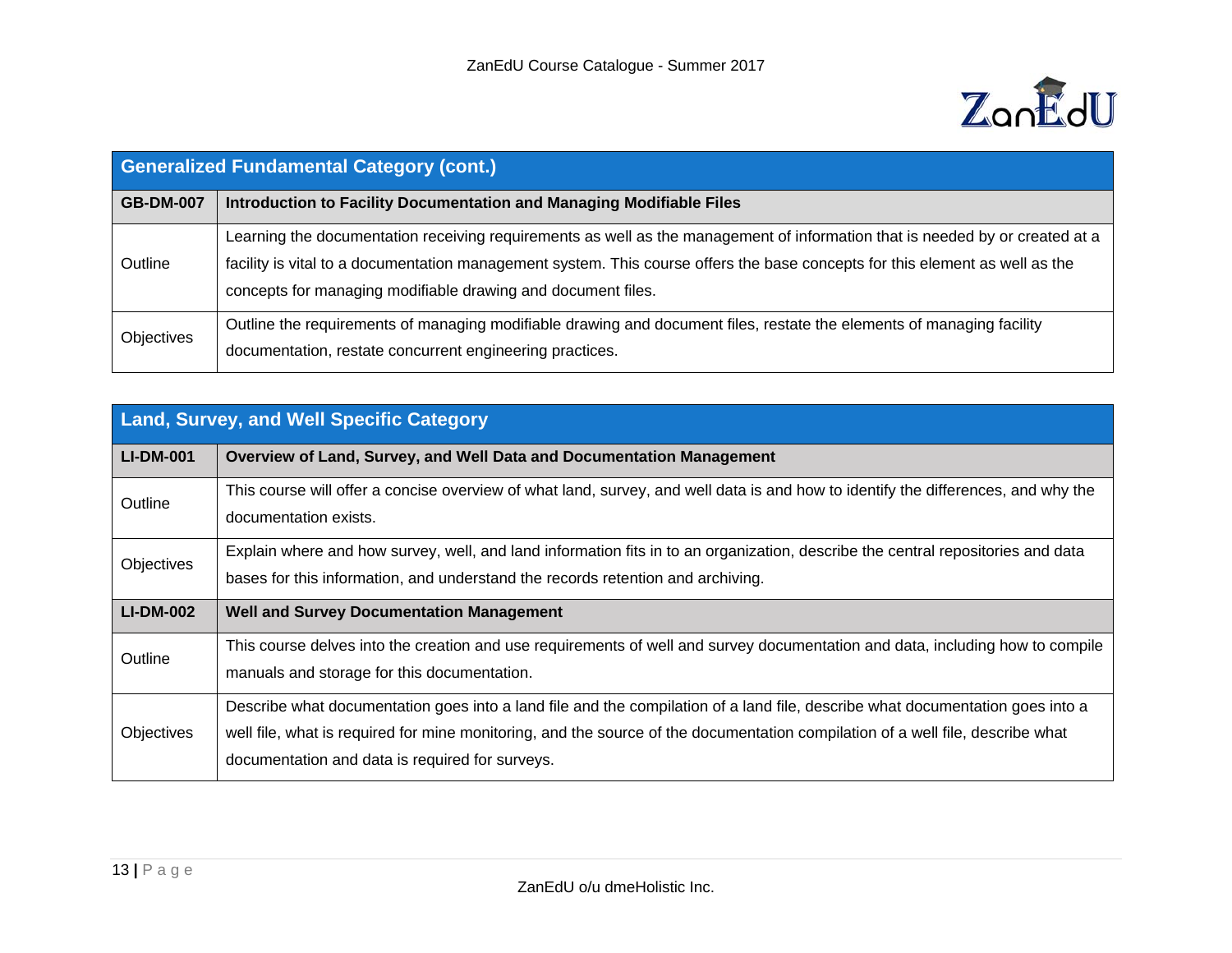

| Land, Survey, and Well Specific Category (cont.) |                                                                                                                                                                               |
|--------------------------------------------------|-------------------------------------------------------------------------------------------------------------------------------------------------------------------------------|
| <b>LI-DM-003</b>                                 | Application of Land, Well, and Survey Documentation and MOC                                                                                                                   |
| Outline                                          | This course delves into the creation and use requirements of land documentation, and how to integrate the documentation into<br>the operation of an organization.             |
| <b>Objectives</b>                                | Explain the application of land, well, and survey data in various industries, process regulatory applications and permits,<br>understand the legal implications and coverage. |

| <b>Modifiable File Specific Category</b> |                                                                                                                                                                                                                                                                                |
|------------------------------------------|--------------------------------------------------------------------------------------------------------------------------------------------------------------------------------------------------------------------------------------------------------------------------------|
| <b>MI-DM-001</b>                         | <b>Creating and Modifying Modifiable Drawing Files</b>                                                                                                                                                                                                                         |
| Outline                                  | This course teaches the elements for creating and modifying the various types of documentation found within an organization.                                                                                                                                                   |
| Objectives                               | Understand the creation and processing requirements of project, corporate, modifiable drawing, 3D model, and site document<br>files.                                                                                                                                           |
| <b>MI-DM-002</b>                         | <b>Modifiable Documentation File Management and Digital Metadata</b>                                                                                                                                                                                                           |
| Outline                                  | In this course, individuals will learn how to manage the modifiable files including versions and intermediate reviews, setting<br>expectations for uncontrolled documentation, and the inclusion of tagging methods for equipment and other types of embedded<br>digital data. |
| Objectives                               | Explain the digital elements embedded in modifiable files and relate it back to metadata.                                                                                                                                                                                      |
| <b>MI-DM-003</b>                         | <b>Modifiable File Requirements and 3D Model Numbering</b>                                                                                                                                                                                                                     |
| Outline                                  | Chain of custody and standards of modifiable files is paramount to the control the quality of the content. This course will cover<br>the standards by which modifiable drawing, facility document, and 3D models are to be created.                                            |
| Objectives                               | Illustrate the requirements pertaining to the various modifiable files, and explain 3D Models and how they are utilized.                                                                                                                                                       |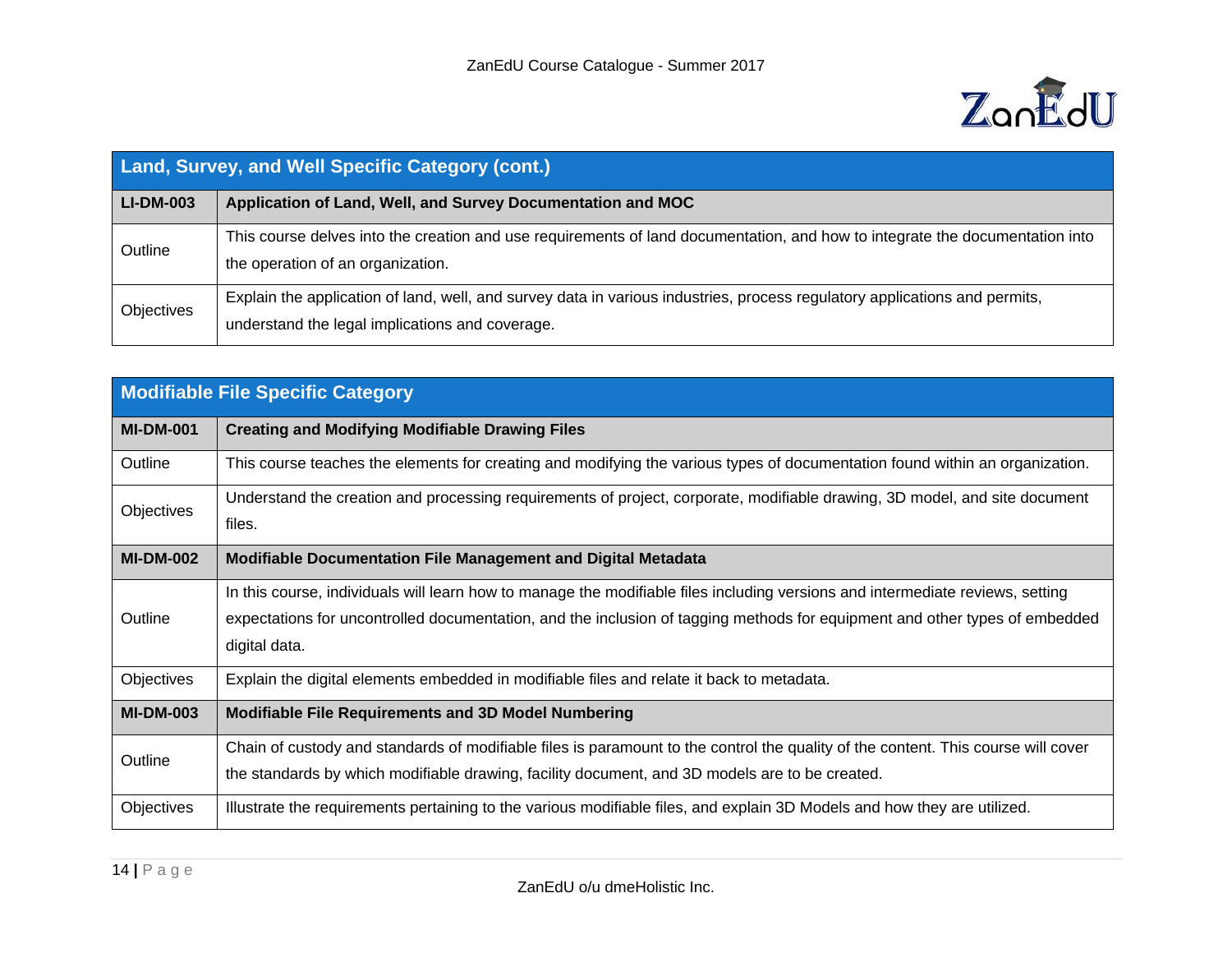

| <b>Modifiable File Specific Category (cont.)</b> |                                                                                                                                                                                                                                                                                                                                                                                                                                  |
|--------------------------------------------------|----------------------------------------------------------------------------------------------------------------------------------------------------------------------------------------------------------------------------------------------------------------------------------------------------------------------------------------------------------------------------------------------------------------------------------|
| <b>MI-DM-004</b>                                 | Storage and Security of Controlled and Working Modifiable Files                                                                                                                                                                                                                                                                                                                                                                  |
| Outline                                          | This course will describe the storage mechanisms and rules for controlling the modifiable files. Work in progress modifiable files<br>also have control mechanisms which are slightly different to the controlled master version. 3D model storage is also discussed<br>in this course.                                                                                                                                          |
| Objectives                                       | Select storage, chain of custody, and permission requirements for modifiable drawing and site document files, and apply<br>methods for managing incoming, externally generated modifiable files.                                                                                                                                                                                                                                 |
| <b>MI-DM-005</b>                                 | <b>Chain of Custody, Indexing, and Concurrent Modification of Files</b>                                                                                                                                                                                                                                                                                                                                                          |
| Outline                                          | This course discusses the various levels of control of modifiable files and includes the various statuses including sign in, sign<br>out, files for update, and files for reference. The indexing of the modifiable files is a key element to managing modifiable files,<br>and tracking mechanisms are covered. Lastly, this course covers managing modifiable files in concurrent (simultaneous)<br>modification environments. |
| <b>Objectives</b>                                | Direct the flow of modifiable files through sign in and out, comprehend the differences between the statuses of modifiable files,<br>demonstrate the different options for managing modifiable documentation and 3D model files in the concurrent environment.                                                                                                                                                                   |

| <b>Project Management Specific Category</b> |                                                                                                                                                                                                                            |
|---------------------------------------------|----------------------------------------------------------------------------------------------------------------------------------------------------------------------------------------------------------------------------|
| <b>PI-PM-001</b>                            | <b>Construction Through the Ages</b>                                                                                                                                                                                       |
| Outline                                     | This course teaches about construction throughout the eras, showing progression of standards and management strategies so<br>that individuals may understand why construction projects are managed the way they are today. |
| Objectives                                  | Demonstrate an understanding of construction history, explain building code evolution, review the evolution of construction<br>project management, and explain the impact technology has on the construction industry.     |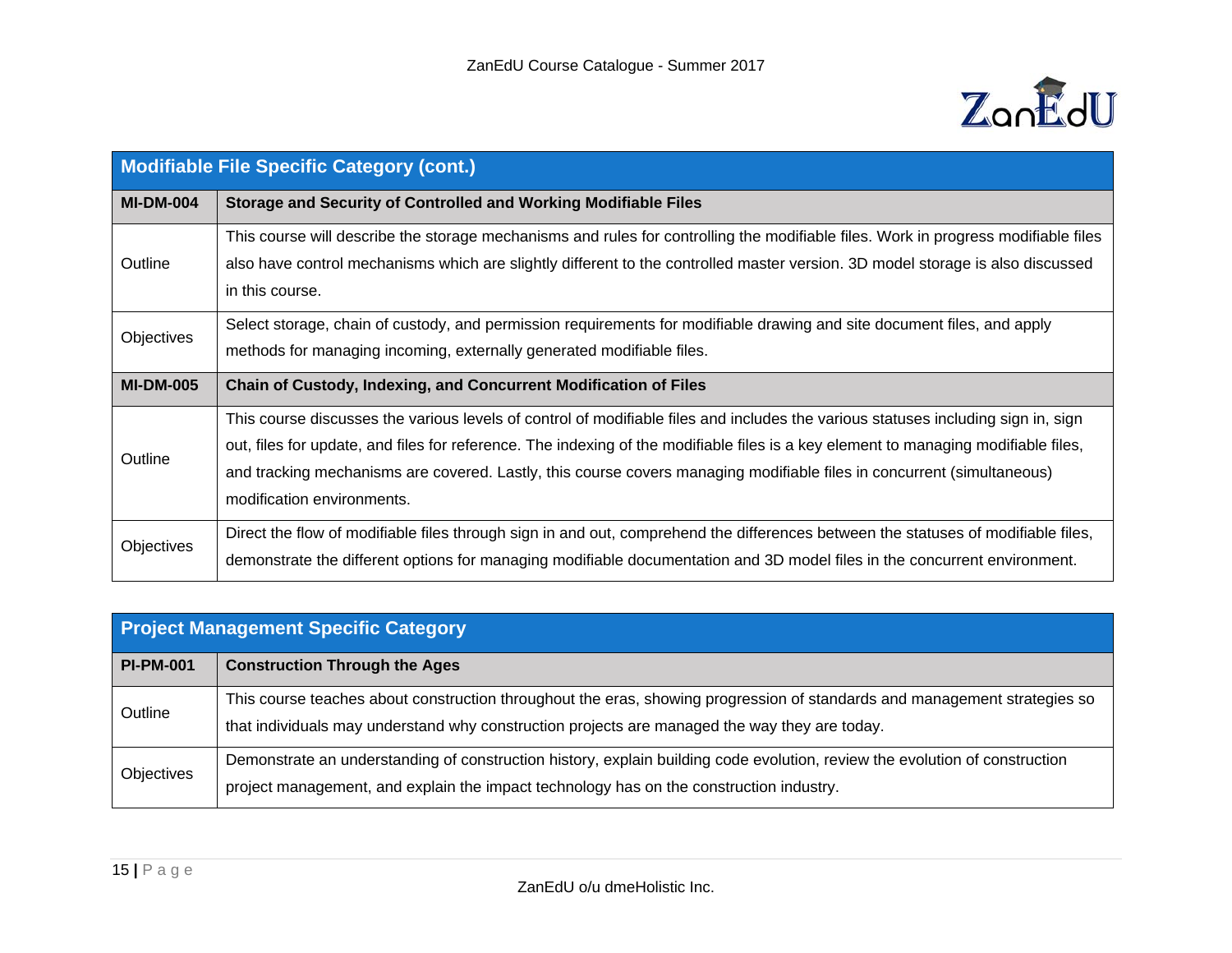

| <b>Project Management Specific Category (cont.)</b> |                                                                                                                                       |
|-----------------------------------------------------|---------------------------------------------------------------------------------------------------------------------------------------|
| <b>PI-PM-002</b>                                    | <b>Construction Management Defined and Project Delivery Methods</b>                                                                   |
| Outline                                             | In this course, individuals will learn about the various construction project delivery methods and values, including quality, safety, |
|                                                     | and scope, design options, and construction contract administration options.                                                          |
|                                                     | Reiterate the definition of construction management, understand the elements of construction projects, describe the roles and         |
| Objectives                                          | responsibilities of services provided by a construction management firm, explain project delivery and construction methods, and       |
|                                                     | understand the differences between Agency CM and CM At-Risk.                                                                          |
| <b>PI-PM-003</b>                                    | Design and Construction Project Stages, and Project Team Composition                                                                  |
|                                                     | This course delves into the design and construction stages, compliance issues, competitive construction bids, preconstruction         |
| Outline                                             | stages, and construction team development. Project stages include due diligence concerns, value engineering, permitting and           |
|                                                     | engineering up to the final construction stage, including mobilization, and construction operations and project completion.           |
| Objectives                                          | Understand the stages of the design and construction process, distinguish between the various project stages, differentiate           |
|                                                     | between substantial completion and final completion, and explain each of the project team members' roles.                             |
| <b>PI-PM-004</b>                                    | <b>Construction Claims, Contracts, and Project Governance</b>                                                                         |
| Outline                                             | This course focuses on the documentation needed to mitigate claims and issues during construction.                                    |
| Objectives                                          | Describe the significant part of a construction claim, understand differences between a baseline schedule and a progress              |
|                                                     | schedule, comprehend three characteristics a claim delay has on a project, and explain project governance.                            |
| <b>PI-PM-005</b>                                    | <b>Reviewing Industry Facility Accidents</b>                                                                                          |
| Outline                                             | In this course, critical events in recent history are reviewed.                                                                       |
|                                                     | Discover what function is vital to project compliance, explain incidents that occur due to inadequate project compliance, observe     |
| Objectives                                          | how companies with insufficient compliance practices perform in court, restate events that provide evidence of insufficiencies.       |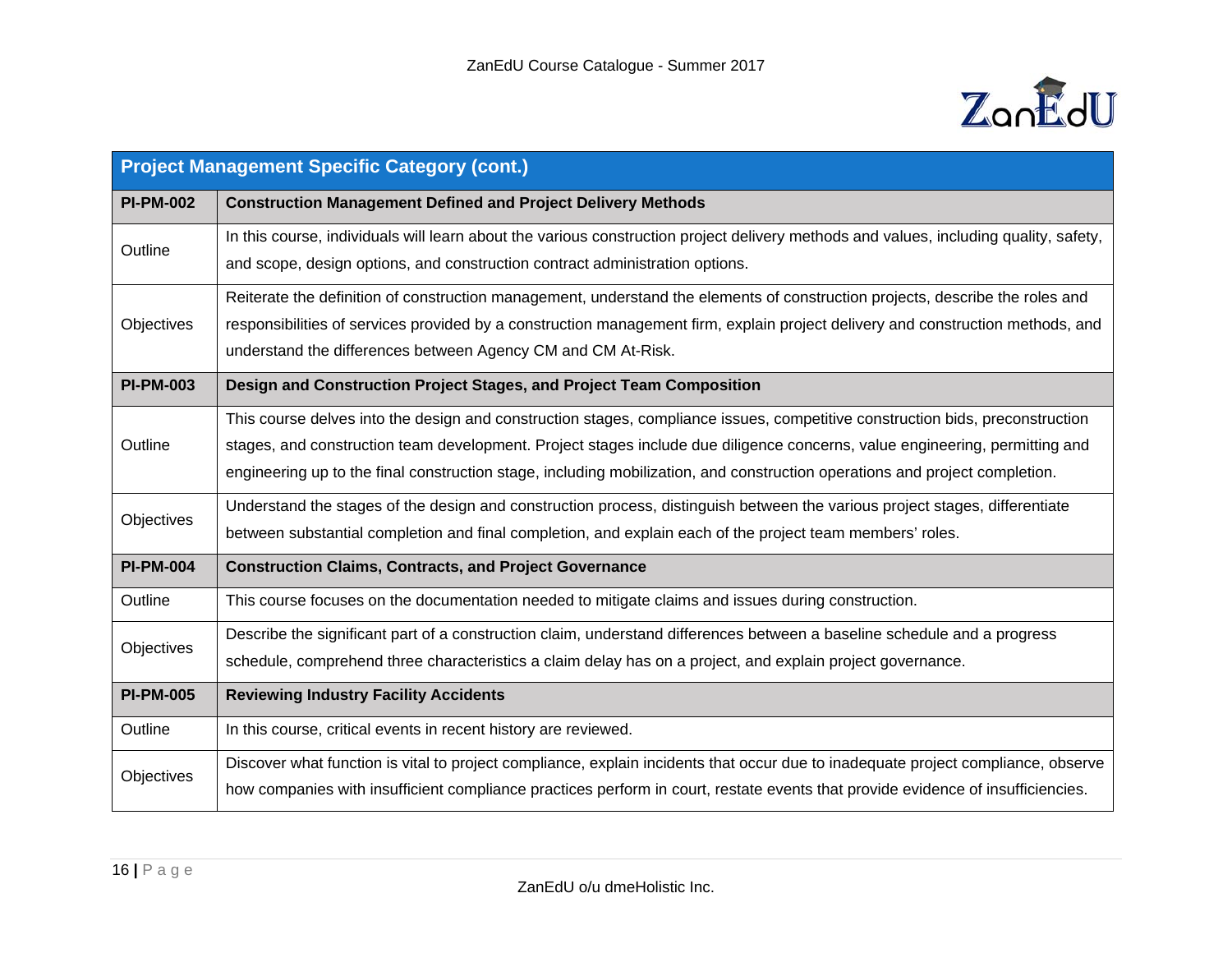

| <b>Software Configuration Specific Category</b> |                                                                                                                               |
|-------------------------------------------------|-------------------------------------------------------------------------------------------------------------------------------|
| <b>SB-DM-001</b>                                | <b>Introduction to Documentation Management Software (DMS) Requirements</b>                                                   |
| Outline                                         | This course discusses the overview of reviewing and selecting documentation management software, the functional               |
|                                                 | requirements are for managing work in progress files, control of modifiable files, and relationships to other systems.        |
| Objectives                                      | Evaluate the base functional requirements for documentation management software and learn the beginnings of asset             |
|                                                 | management and relationships to other systems.                                                                                |
| <b>SI-DM-001</b>                                | Repository, Uploading, and Metadata Type Requirements in DM Software                                                          |
| Outline                                         | In this course, content repositories, uploading requirements, and basic metadata types are discussed along with data mining   |
|                                                 | the modifiable files and the relationships to other objects within the software.                                              |
| Objectives                                      | Consider the business process requirements for managing files in software, translate those requirements to functional         |
|                                                 | requirements, understand which elements are required and which are preferred.                                                 |
| <b>SI-DM-002</b>                                | Numbering, Revisioning, and Versioning Requirements of a DMS                                                                  |
|                                                 | In this course, how to apply the numbering of documentation into a software system is discussed as well as the standard       |
| Outline                                         | methods for identifying revisions to the files. Versions are shown as different to revisions as it is vital to understand how |
|                                                 | revisions and versions work within a software platform.                                                                       |
| Objectives                                      | Understand and applying the procedural numbering and revisioning requirements to the software, and explain the workings of    |
|                                                 | the versioning system.                                                                                                        |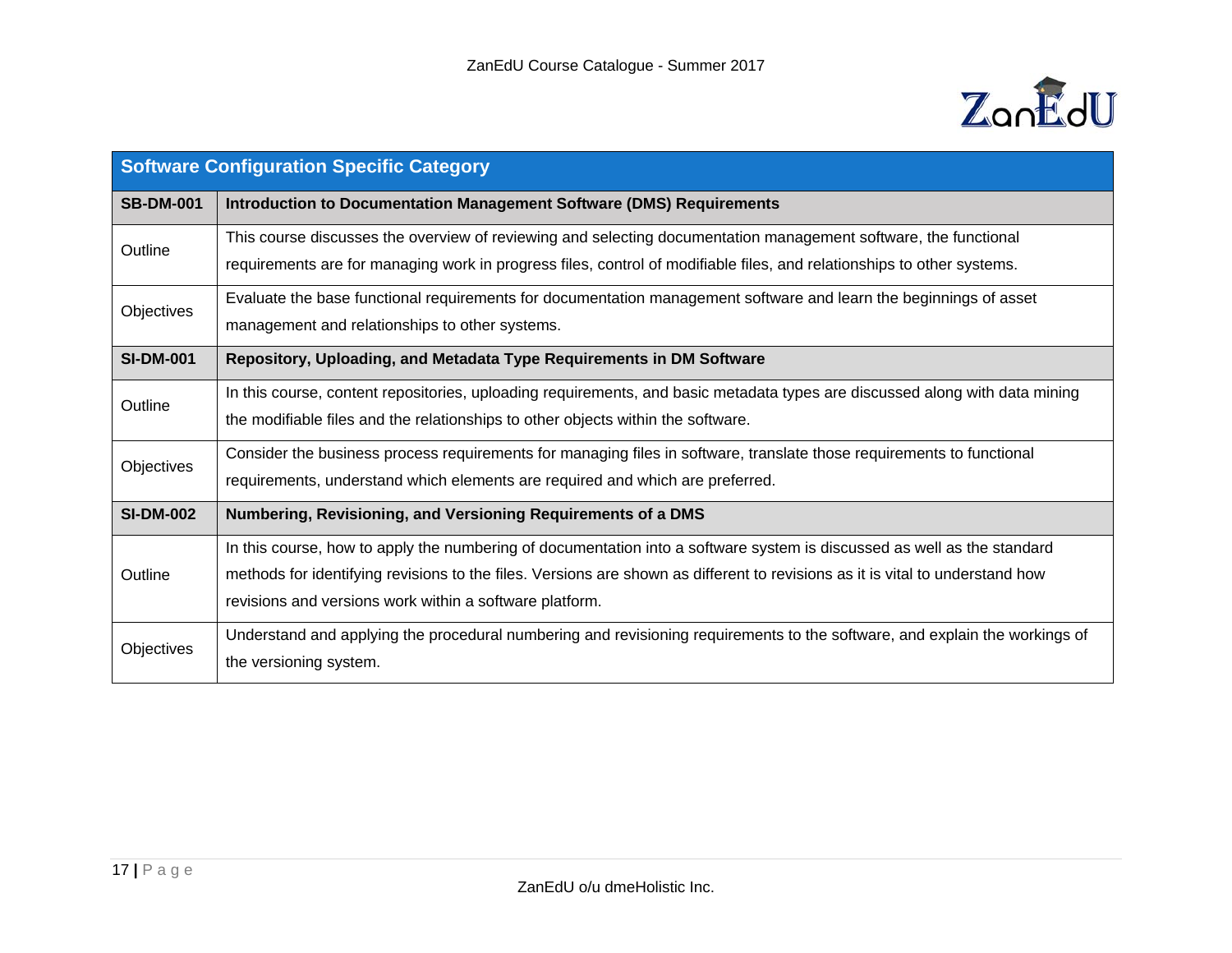

| <b>Software Configuration Specific Category (cont.)</b> |                                                                                                                                    |
|---------------------------------------------------------|------------------------------------------------------------------------------------------------------------------------------------|
| <b>SI-DM-003</b>                                        | Searchability, Metadata, Usability, and Workflow Requirements of a DMS                                                             |
|                                                         | The ability to search for all the files within a software platform relies heavily on the fields of metadata that are available and |
| Outline                                                 | thereafter populated. This course will focus on those fields as well as the usability of the platform, which greatly increases the |
|                                                         | overall use of the software. Lastly, this course will cover notification requirements and workflow capabilities of the software.   |
| Objectives                                              | Describe the application of search mechanisms as it relates to metadata, utilize methods to improve usability, and apply the       |
|                                                         | workflow requirements to the software.                                                                                             |
| <b>SI-DM-004</b>                                        | Access, Modifiable File Management, and Security Requirements in a DMS                                                             |
|                                                         | This course covers access to the software for third parties, how the software can aid in concurrent modification of files, and how |
| Outline                                                 | to manage complex modifiable files and modifiable file processes. Security, permissions, and access to the files is also           |
|                                                         | discussed in this course.                                                                                                          |
| Objectives                                              | Relay access and security requirements to the functional requirements, and understand the load of managing modifiable files        |
|                                                         | within the system.                                                                                                                 |
| <b>SI-DM-005</b>                                        | Reporting, Transmitting, Auditing, and Integration Req of a DM Software                                                            |
|                                                         | In this course, individuals will learn how to integrate the reporting requirements into the software configuration as well as the  |
| Outline                                                 | rules and methods for transferring files within the network and to external parties. Auditing the system is vital and will be      |
|                                                         | covered in this course as well as creating and managing transmittals, digital data, and asset management information.              |
| Objectives                                              | Explain and analyze the reporting requirements, the transmitting rules and options, and how to integrate the documentation         |
|                                                         | software into other systems and processes.                                                                                         |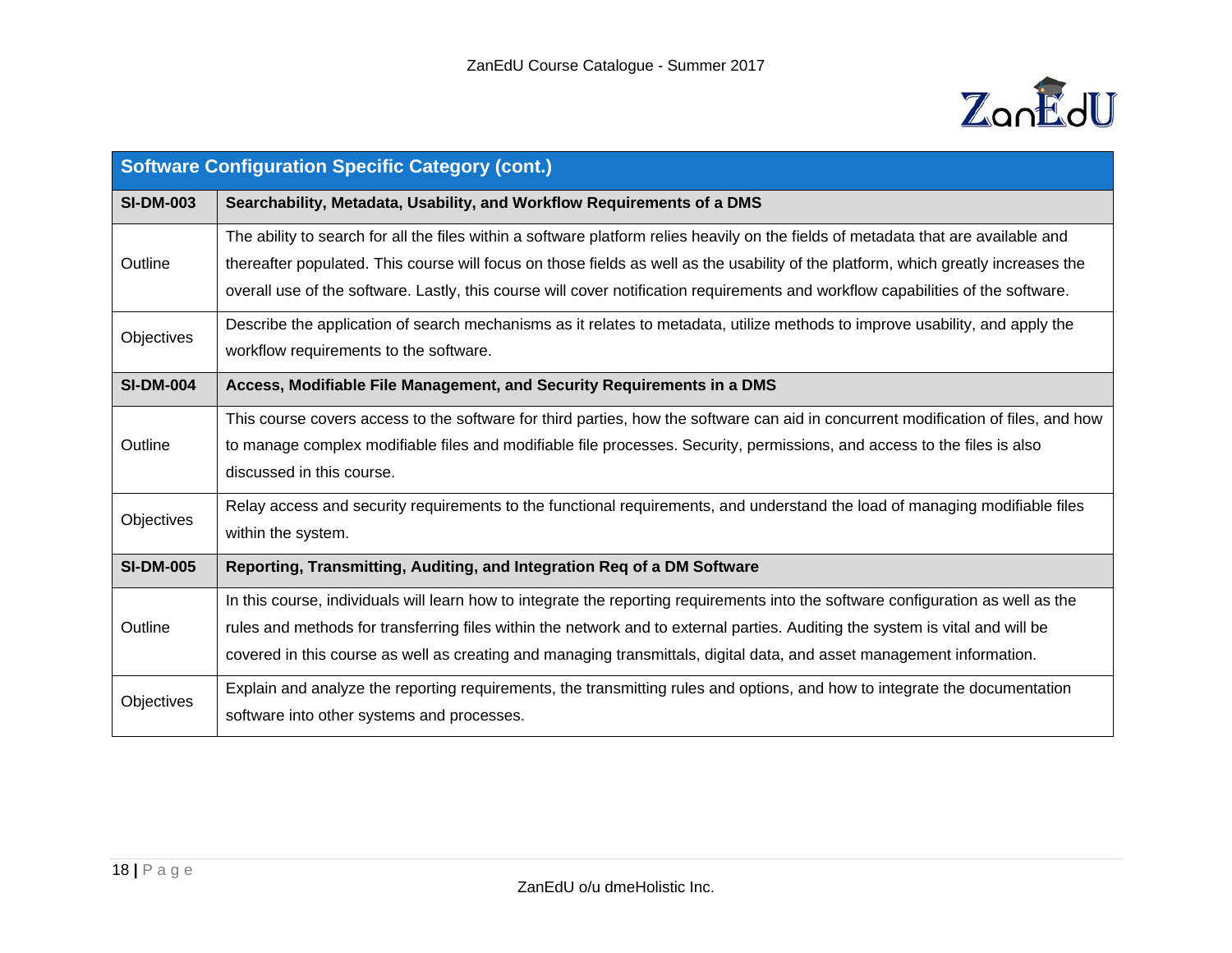

| <b>Vendor Documentation Specific Category</b> |                                                                                                                                                                                                                                                                 |
|-----------------------------------------------|-----------------------------------------------------------------------------------------------------------------------------------------------------------------------------------------------------------------------------------------------------------------|
| <b>VB-DM-001</b>                              | <b>Introduction to Vendor Submission DM and Email Management</b>                                                                                                                                                                                                |
| Outline                                       | Students will learn the base concepts surrounding setting the expectations, receiving and tracking goods and services vendors'<br>and suppliers' documentation submissions, as well as the management methods applied to email communication.                   |
| Objectives                                    | Understand and recount the importance and process of setting expectations with suppliers of goods and services, establish<br>processes for managing email communication.                                                                                        |
| <b>VI-DM-001</b>                              | <b>Setting Submission Expectations for Vendor Documentation</b>                                                                                                                                                                                                 |
| Outline                                       | Students will delve into the details of how to submit documentation requirements to vendors to ensure that clear expectations<br>are set on what documentation is required, when to submit, and how to submit the information.                                  |
| Objectives                                    | Describe how vendor or third-party documentation submission requirements are established, and establish methods for<br>communicating expectations.                                                                                                              |
| <b>VI-DM-002</b>                              | <b>Receiving and Numbering Vendor Documentation Submissions</b>                                                                                                                                                                                                 |
| Outline                                       | In this course, the details of how to process incoming vendor documentation submissions, and how to ensure that the<br>documentation is assimilated into the purchaser's system for tracking.                                                                   |
| Objectives                                    | Narrate the impacts and risks of lack of expectations in vendor submissions, manage the process for receiving submissions,<br>and demonstrate numbering structures for incoming documentation.                                                                  |
| <b>VI-DM-003</b>                              | <b>Expediting and Reviewing Vendor Documentation Submissions</b>                                                                                                                                                                                                |
| Outline                                       | This course will outline the details of how to accurately track the vendor documentation submissions from initial submission to<br>final submission, and how to ensure that the movements of the files occur in a timely manner along all steps of the process. |
| Objectives                                    | Outline the different methods for expediting submissions, describe the various statuses of review applied to submissions,<br>appreciate communication requirements when returning comments.                                                                     |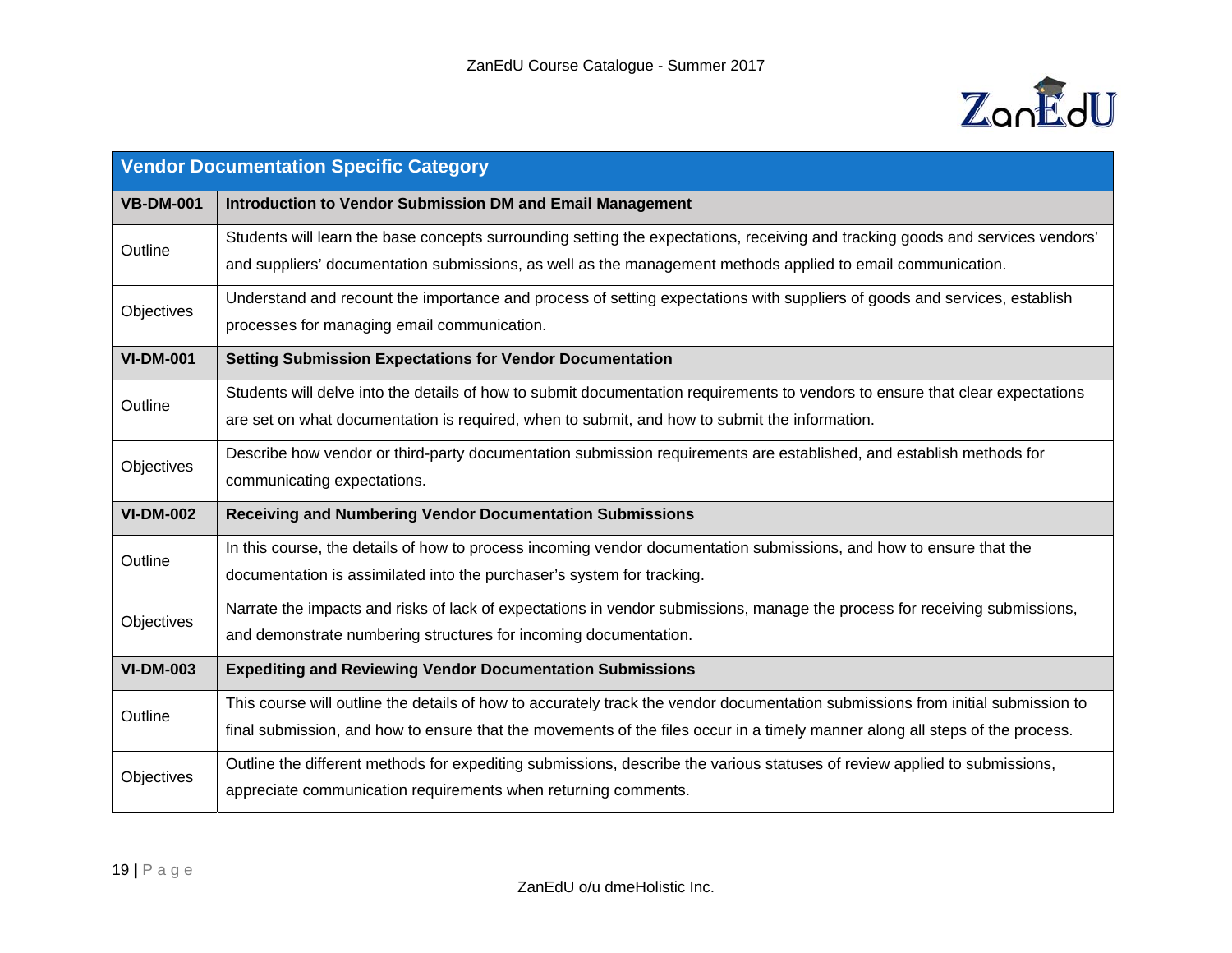

| <b>Vendor Documentation Specific Category (cont.)</b> |                                                                                                                                                                                                                                                        |
|-------------------------------------------------------|--------------------------------------------------------------------------------------------------------------------------------------------------------------------------------------------------------------------------------------------------------|
| <b>VI-DM-004</b>                                      | Submitting Documentation from the Vendor, Data Books, and Storage                                                                                                                                                                                      |
| Outline                                               | This course covers the elements of submitting documentation from the fabrication company, as well as the vendor<br>documentation elements of a data book, and the storage requirements for hard copy and electronic copies of vendor<br>documentation. |
| <b>Objectives</b>                                     | Understand the necessities for creating the required documentation to submit from a vendor organization, create the tracking<br>mechanisms to ensure completion, comprehend Manufacturer Records Books in detail.                                      |

ZanEdU strives to continually bring new and exciting courses in the field of documentation, data, and communication management.

Keep up to date with new courses by following us on social media, or quarterly catalogue releases on our website.

#### **Recommended Prerequisites**

ZanEdU courses have recommended prerequisites. While students may take individual courses, it is recommended to take all courses within a category to ensure full understanding of the content. Categories are indicated by the first letter of the course code.

### **Completing your courses and passing grades**

All courses are self-directed. Students are given a three-month period in which to complete each course. The final exam must be completed and submitted by the end of the three months. An extension can be requested before the three-month period is up (if required), however three months should be adequate time to complete the approximated ten hours required work for each course.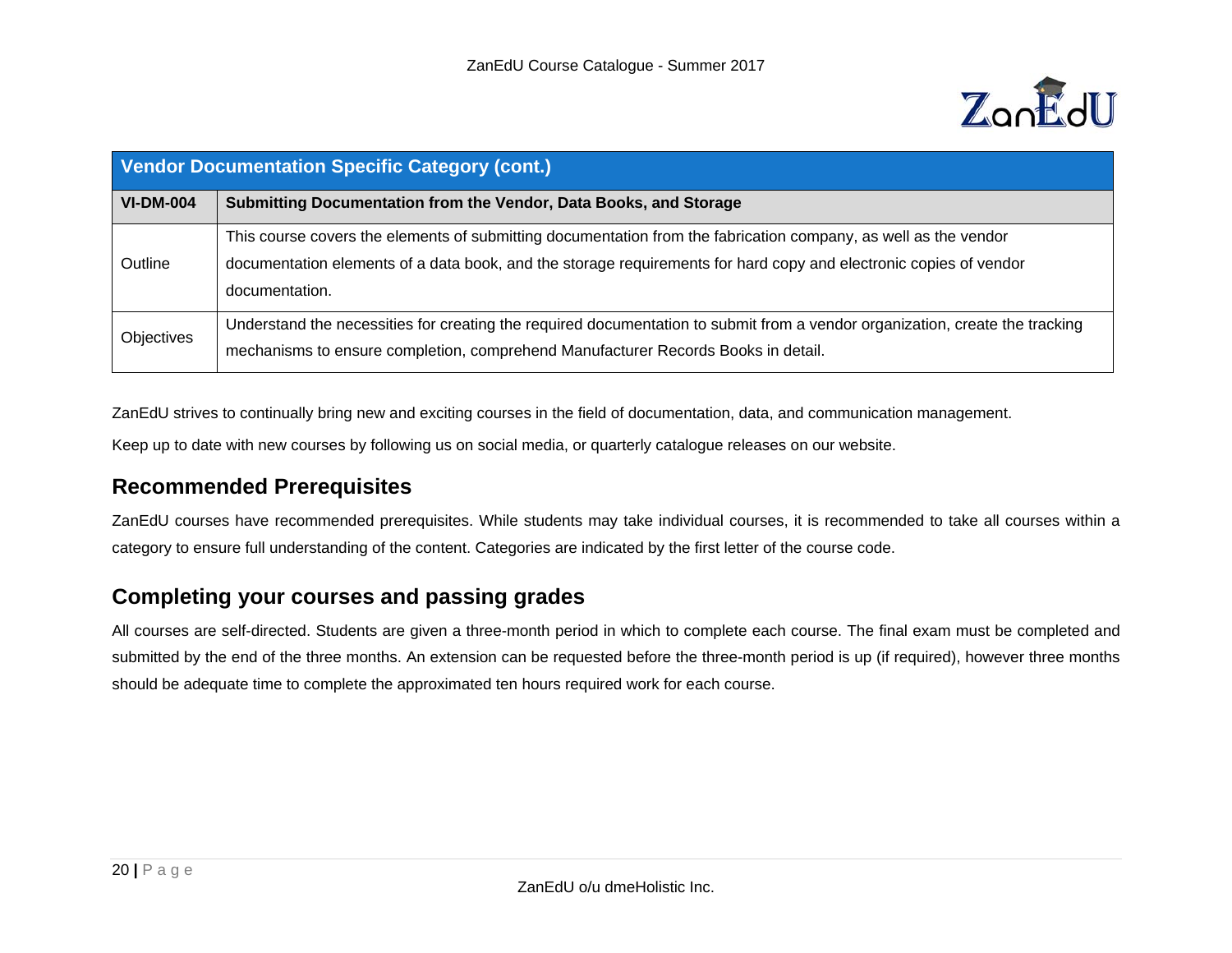

## **Completing your career channel**

To complete any of the career channels, all the courses need to be completed **in the order** that is outlined in the tables below.

| <b>Engineering Sector Head Office Documentation Management Channel</b> |                                                                      |                                  |
|------------------------------------------------------------------------|----------------------------------------------------------------------|----------------------------------|
| <b>Course Code</b>                                                     | <b>Course Name</b>                                                   | <b>Recommended Prerequisites</b> |
| GB-DM-001                                                              | Document Management History and Introduction                         |                                  |
| GB-DM-002                                                              | Elements of Creating a Facility                                      | GB-DM-001                        |
| GB-DM-003                                                              | <b>Elements of Project Management</b>                                | GB-DM-002                        |
| GB-DM-004                                                              | <b>Elements of Facility Construction</b>                             | GB-DM-003                        |
| GB-DM-005                                                              | Corporate DM Introduction                                            | GB-DM-004                        |
| GB-DM-006                                                              | Creation of Drawings and Introduction to Publishing Documentation    | GB-DM-005                        |
| GB-DM-007                                                              | Introduction to Facility Documentation and Managing Modifiable Files | GB-DM-005                        |
| <b>EB-DM-001</b>                                                       | Introduction to Engineering Documentation Management                 | GB-DM-005                        |
| <b>VB-DM-001</b>                                                       | Introduction to Vendor Submission DM and Email Management            | GB-DM-005                        |
| <b>SB-DM-001</b>                                                       | Introduction to Documentation Management Software (DMS) Requirements | GB-DM-005                        |
| CI-DM-001                                                              | <b>Corporate Documentation Levels Explained</b>                      | GB-DM-005                        |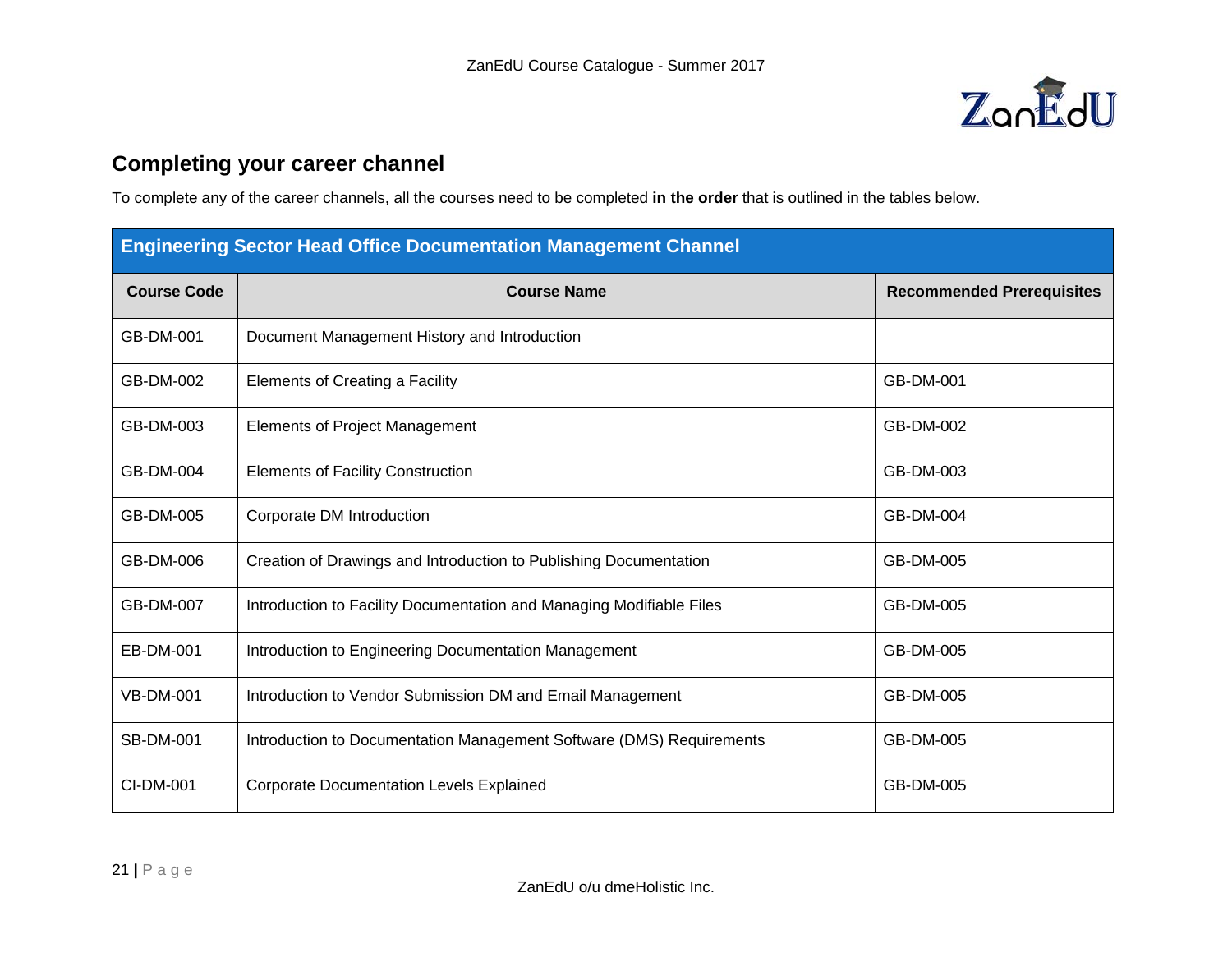

| <b>Engineering Sector Head Office Documentation Management Channel (cont.)</b> |                                                                      |                  |
|--------------------------------------------------------------------------------|----------------------------------------------------------------------|------------------|
| CI-DM-002                                                                      | Creating, Modifying, and Publishing Corporate Documentation          | CI-DM-001        |
| CI-DM-003                                                                      | Managing Reviews and Corporate Documentation from External Parties   | CI-DM-002        |
| CI-DM-004                                                                      | Corp DM Numbering, Storage and Securities, and Continual Improvement | CI-DM-003        |
| EI-DM-001                                                                      | Overview of Engineering Groups and Authentication Requirements       |                  |
| FI-DM-003                                                                      | Managing As Built Redlines and Requests for Information (MOC)        | FI-DM-002        |
| LI-DM-001                                                                      | Overview of Land, Survey, and Well Data and Documentation Management |                  |
| LI-DM-002                                                                      | Well and Survey Documentation Management                             | LI-DM-001        |
| LI-DM-003                                                                      | Application of Land, Well, and Survey Documentation and MOC          | LI-DM-002        |
| <b>VI-DM-001</b>                                                               | Setting Submission Expectations for Vendor Documentation             | <b>VB-DM-001</b> |
| VI-DM-002                                                                      | Receiving and Numbering Vendor Documentation Submissions             | VI-DM-001        |
| VI-DM-003                                                                      | <b>Expediting and Reviewing Vendor Documentation Submissions</b>     | VI-DM-002        |
| <b>VI-DM-004</b>                                                               | Submitting Documentation from the Vendor, Data Books, and Storage    | VI-DM-003        |
| <b>SI-DM-001</b>                                                               | Repository, Uploading, and Metadata Type Requirements in DM Software | <b>SB-DM-001</b> |
| SI-DM-002                                                                      | Numbering and Revisioning Requirements of a DMS                      | SI-DM-001        |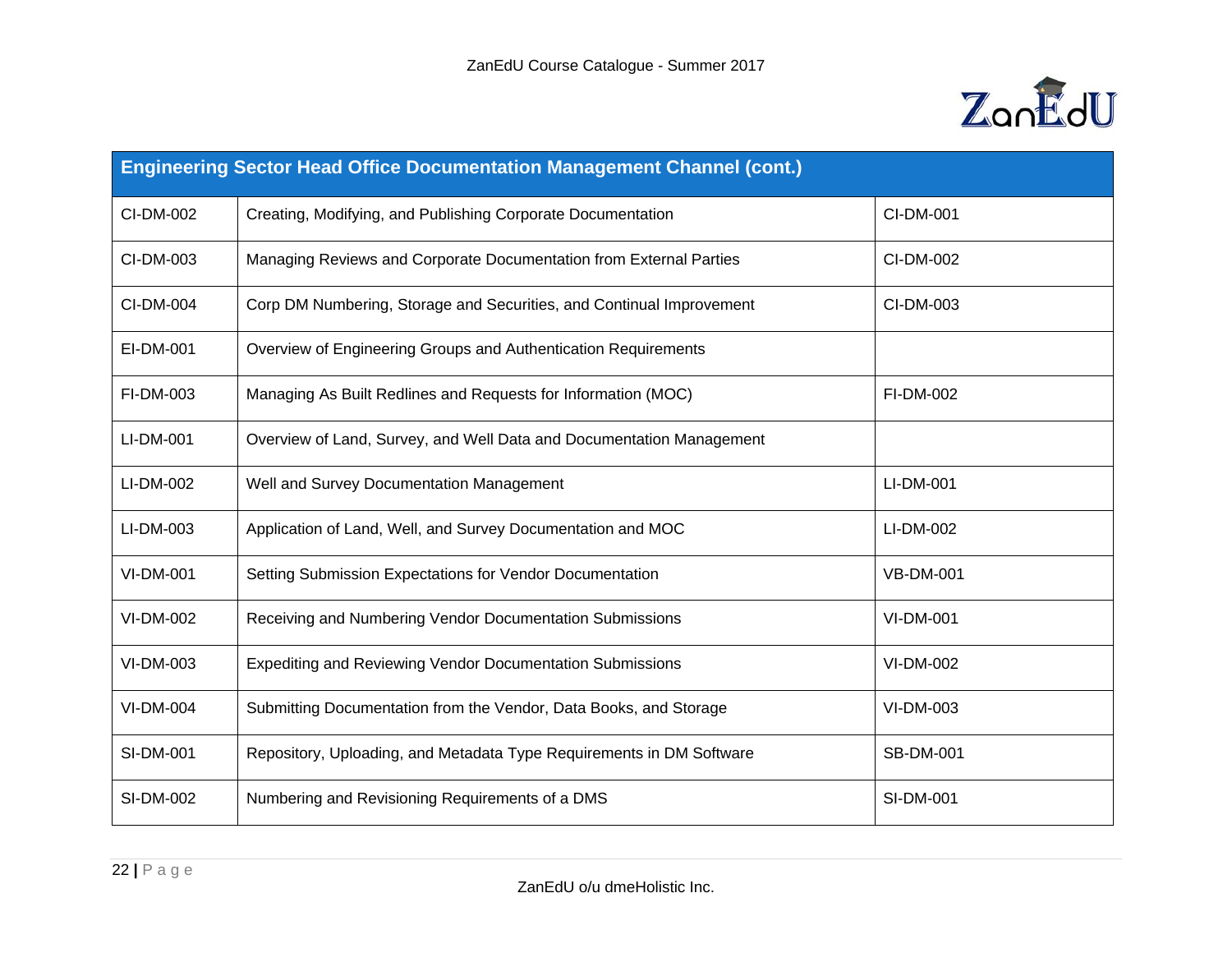

| <b>Engineering Sector Head Office Documentation Management Channel (cont.)</b> |                                                                        |           |
|--------------------------------------------------------------------------------|------------------------------------------------------------------------|-----------|
| SI-DM-003                                                                      | Searchability, Metadata, Usability, and Workflow Requirements of a DMS | SI-DM-002 |
| SI-DM-004                                                                      | Access, Modifiable File Management, and Security Requirements in a DMS | SI-DM-003 |
| SI-DM-005                                                                      | Reporting, Transmitting, Auditing, and Integration Req of DM Software  | SI-DM-004 |

| <b>Facility Documentation Management Channel</b> |                                                                      |                                  |
|--------------------------------------------------|----------------------------------------------------------------------|----------------------------------|
| <b>Course Code</b>                               | <b>Course Name</b>                                                   | <b>Recommended Prerequisites</b> |
| GB-DM-001                                        | Document Management History and Introduction                         |                                  |
| GB-DM-002                                        | Elements of Creating a Facility                                      | GB-DM-001                        |
| GB-DM-003                                        | <b>Elements of Project Management</b>                                | GB-DM-002                        |
| GB-DM-004                                        | <b>Elements of Facility Construction</b>                             | GB-DM-003                        |
| GB-DM-005                                        | Corporate DM Introduction                                            | GB-DM-004                        |
| GB-DM-006                                        | Creation of Drawings and Introduction to Publishing Documentation    | GB-DM-005                        |
| GB-DM-007                                        | Introduction to Facility Documentation and Managing Modifiable Files | GB-DM-005                        |
| EB-DM-001                                        | Introduction to Engineering Documentation Management                 | GB-DM-005                        |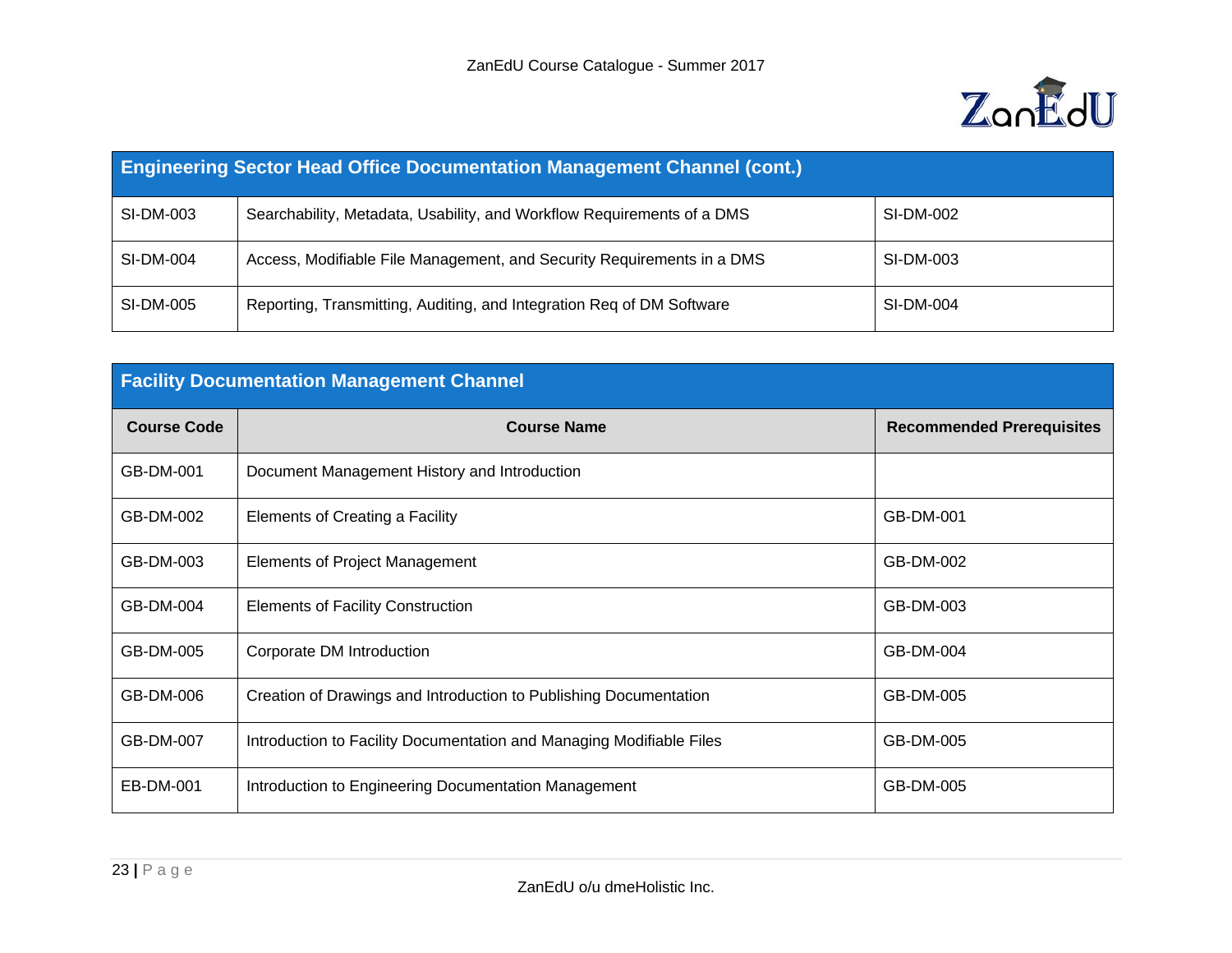

| <b>Facility Documentation Management Channel (cont.)</b> |                                                                      |                  |
|----------------------------------------------------------|----------------------------------------------------------------------|------------------|
| <b>VB-DM-001</b>                                         | Introduction to Vendor Submission DM and Email Management            | GB-DM-005        |
| <b>SB-DM-001</b>                                         | Introduction to Documentation Management Software (DMS) Requirements | GB-DM-005        |
| CI-DM-001                                                | <b>Corporate Documentation Levels Explained</b>                      | GB-DM-005        |
| CI-DM-002                                                | Creating, Modifying, and Publishing Corporate Documentation          | CI-DM-001        |
| CI-DM-003                                                | Managing Reviews and Corporate Documentation from External Parties   | CI-DM-002        |
| CI-DM-004                                                | Corp DM Numbering, Storage and Securities, and Continual Improvement | CI-DM-003        |
| EI-DM-001                                                | Overview of Engineering Groups and Authentication Requirements       |                  |
| <b>FI-DM-001</b>                                         | Construction Documentation and Processing Incoming Facility Files    | <b>GB-DM-007</b> |
| FI-DM-002                                                | Processing Facility Generated and Asset Management Documentation     | FI-DM-001        |
| FI-DM-003                                                | Managing As Built Redlines and Requests for Information (MOC)        | FI-DM-002        |
| FI-DM-004                                                | Managing System Turnover Manuals and Data Book Updates               | FI-DM-003        |
| FI-DM-005                                                | Facility Infrastructure and IT Integration Relating to DM            | FI-DM-004        |
| <b>VI-DM-001</b>                                         | Setting Submission Expectations for Vendor Documentation             | <b>VB-DM-001</b> |
| VI-DM-002                                                | Receiving and Numbering Vendor Documentation Submissions             | <b>VI-DM-001</b> |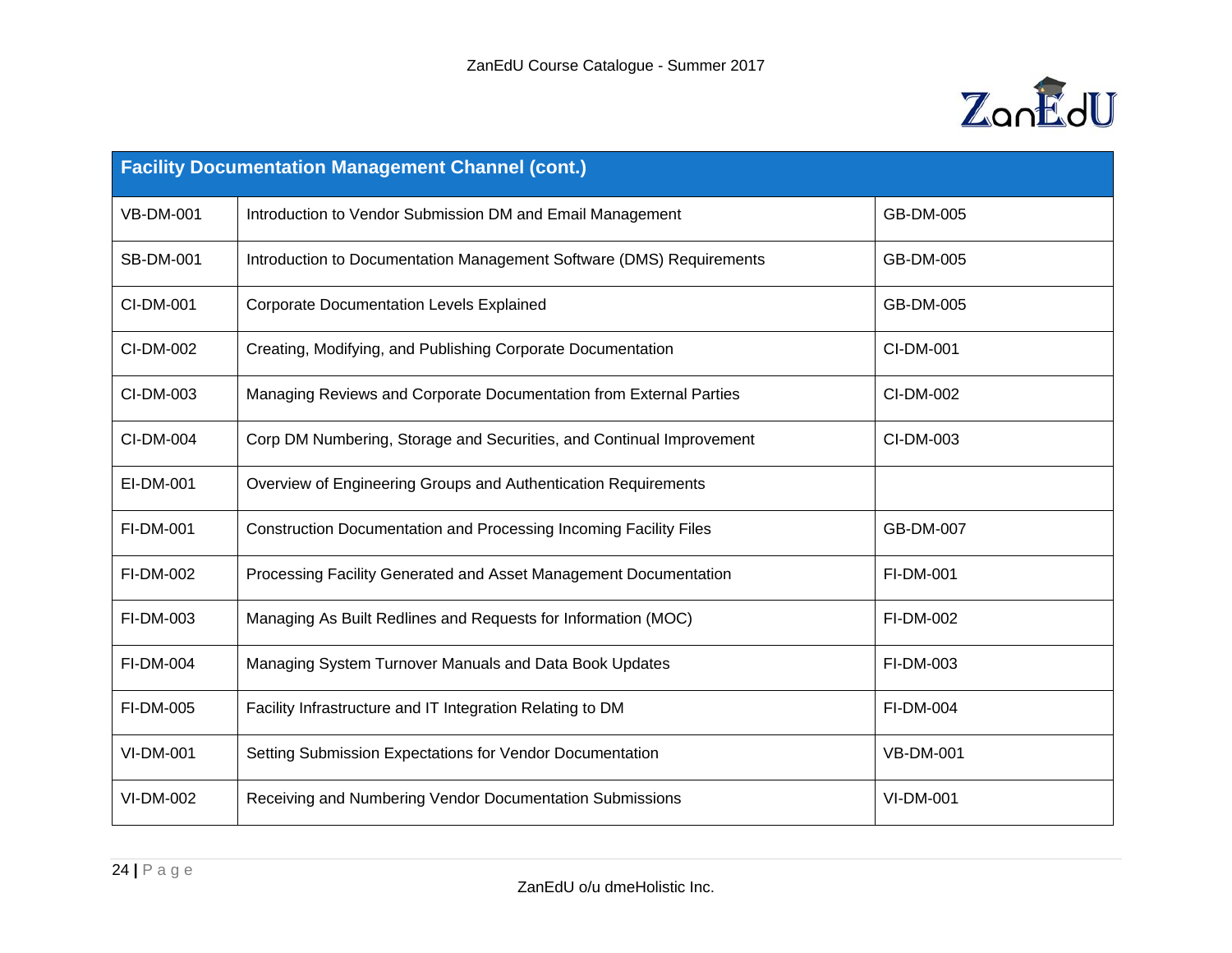

| <b>Facility Documentation Management Channel (cont.)</b> |                                                                        |                  |
|----------------------------------------------------------|------------------------------------------------------------------------|------------------|
| VI-DM-003                                                | <b>Expediting and Reviewing Vendor Documentation Submissions</b>       | <b>VI-DM-002</b> |
| <b>VI-DM-004</b>                                         | Submitting Documentation from the Vendor, Data Books, and Storage      | VI-DM-003        |
| <b>SI-DM-001</b>                                         | Repository, Uploading, and Metadata Type Requirements in DM Software   | <b>SB-DM-001</b> |
| SI-DM-002                                                | Numbering and Revisioning Requirements of a DMS                        | SI-DM-001        |
| SI-DM-003                                                | Searchability, Metadata, Usability, and Workflow Requirements of a DMS | SI-DM-002        |
| SI-DM-004                                                | Access, Modifiable File Management, and Security Requirements in a DMS | SI-DM-003        |
| SI-DM-005                                                | Reporting, Transmitting, Auditing, and Integration Req of DM Software  | <b>SI-DM-004</b> |
| <b>PI-PM-001</b>                                         | <b>Construction Through the Ages</b>                                   |                  |
| PI-PM-002                                                | <b>Construction Management Defined and Project Delivery Methods</b>    | PI-PM-001        |
| PI-PM-003                                                | Design and Construction Project Stages, and Project Team Composition   | <b>PI-PM-002</b> |
| <b>PI-PM-004</b>                                         | <b>Construction Claims, Contracts, and Project Governance</b>          | PI-PM-003        |
| PI-PM-005                                                | <b>Reviewing Industry Facility Accidents</b>                           | <b>PI-PM-004</b> |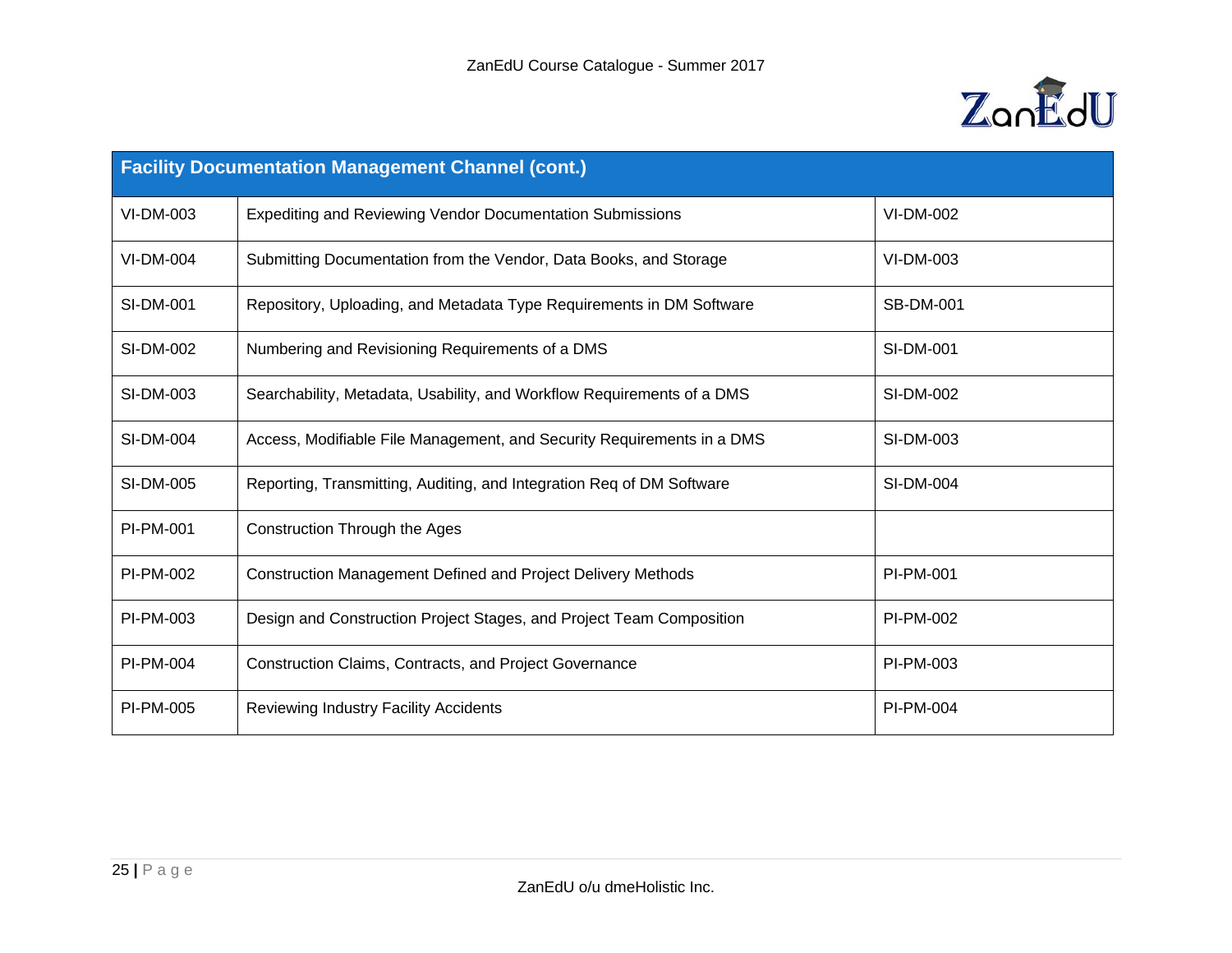

| <b>Fabrication Documentation Management Channel</b> |                                                                      |                                  |
|-----------------------------------------------------|----------------------------------------------------------------------|----------------------------------|
| <b>Course Code</b>                                  | <b>Course Name</b>                                                   | <b>Recommended Prerequisites</b> |
| GB-DM-001                                           | Document Management History and Introduction                         |                                  |
| GB-DM-002                                           | Elements of Creating a Facility                                      | GB-DM-001                        |
| GB-DM-003                                           | <b>Elements of Project Management</b>                                | GB-DM-002                        |
| <b>GB-DM-004</b>                                    | <b>Elements of Facility Construction</b>                             | GB-DM-003                        |
| GB-DM-005                                           | Corporate DM Introduction                                            | GB-DM-004                        |
| GB-DM-006                                           | Creation of Drawings and Introduction to Publishing Documentation    | GB-DM-005                        |
| <b>GB-DM-007</b>                                    | Introduction to Facility Documentation and Managing Modifiable Files | GB-DM-005                        |
| EB-DM-001                                           | Introduction to Engineering Documentation Management                 | GB-DM-005                        |
| <b>VB-DM-001</b>                                    | Introduction to Vendor Submission DM and Email Management            | GB-DM-005                        |
| <b>SB-DM-001</b>                                    | Introduction to Documentation Management Software (DMS) Requirements | GB-DM-005                        |
| CI-DM-001                                           | <b>Corporate Documentation Levels Explained</b>                      | GB-DM-005                        |
| CI-DM-002                                           | Creating, Modifying, and Publishing Corporate Documentation          | CI-DM-001                        |
| CI-DM-003                                           | Managing Reviews and Corporate Documentation from External Parties   | CI-DM-002                        |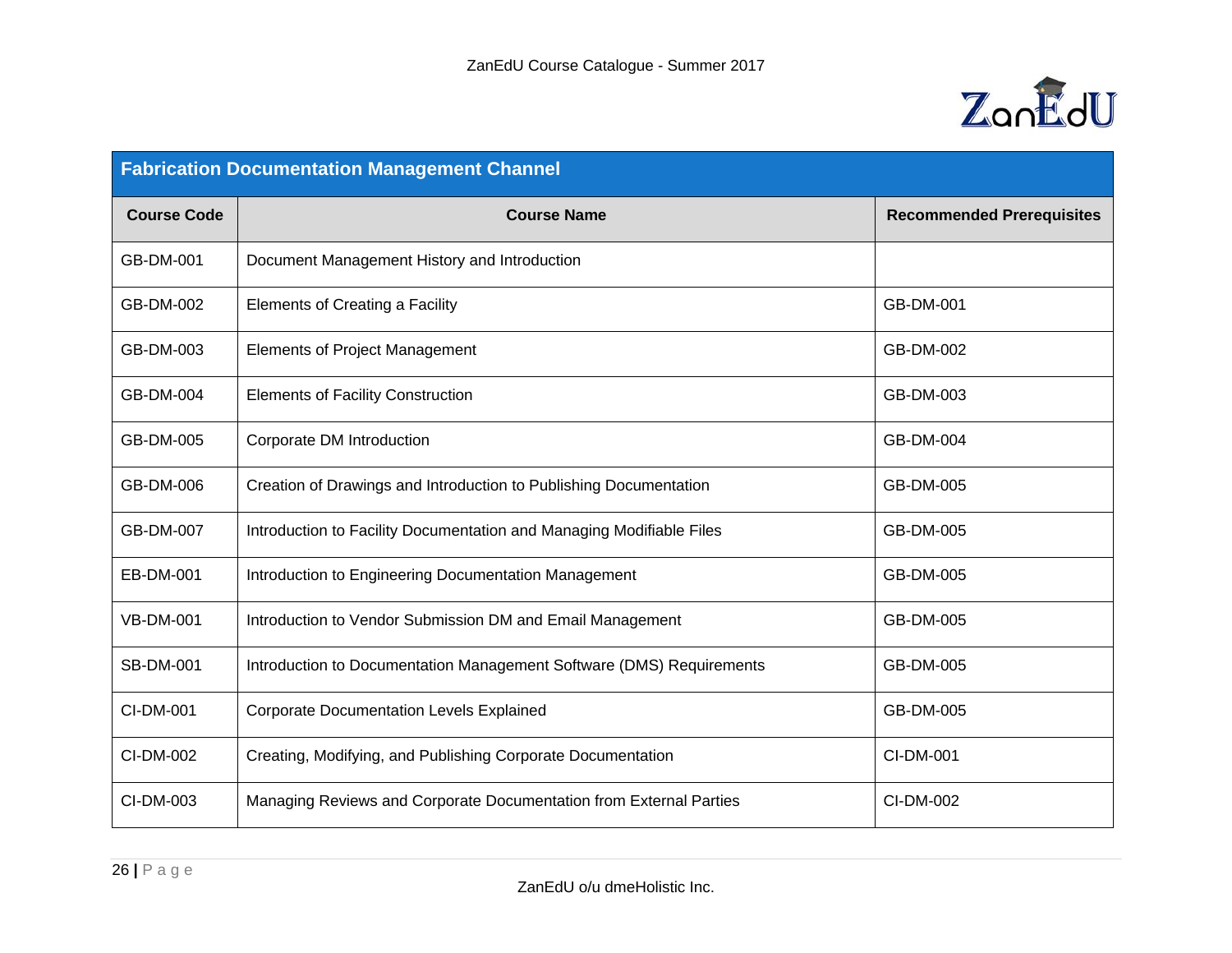

| <b>Fabrication Documentation Management Channel (cont.)</b> |                                                                        |                  |
|-------------------------------------------------------------|------------------------------------------------------------------------|------------------|
| CI-DM-004                                                   | Corp DM Numbering, Storage and Securities, and Continual Improvement   | CI-DM-003        |
| EI-DM-001                                                   | Overview of Engineering Groups and Authentication Requirements         |                  |
| <b>VI-DM-001</b>                                            | Setting Submission Expectations for Vendor Documentation               | <b>VB-DM-001</b> |
| VI-DM-002                                                   | Receiving and Numbering Vendor Documentation Submissions               | <b>VI-DM-001</b> |
| VI-DM-003                                                   | <b>Expediting and Reviewing Vendor Documentation Submissions</b>       | VI-DM-002        |
| <b>VI-DM-004</b>                                            | Submitting Documentation from the Vendor, Data Books, and Storage      | VI-DM-003        |
| <b>SI-DM-001</b>                                            | Repository, Uploading, and Metadata Type Requirements in DM Software   | <b>SB-DM-001</b> |
| SI-DM-002                                                   | Numbering and Revisioning Requirements of a DMS                        | <b>SI-DM-001</b> |
| SI-DM-003                                                   | Searchability, Metadata, Usability, and Workflow Requirements of a DMS | SI-DM-002        |
| <b>SI-DM-004</b>                                            | Access, Modifiable File Management, and Security Requirements in a DMS | SI-DM-003        |
| SI-DM-005                                                   | Reporting, Transmitting, Auditing, and Integration Req of DM Software  | <b>SI-DM-004</b> |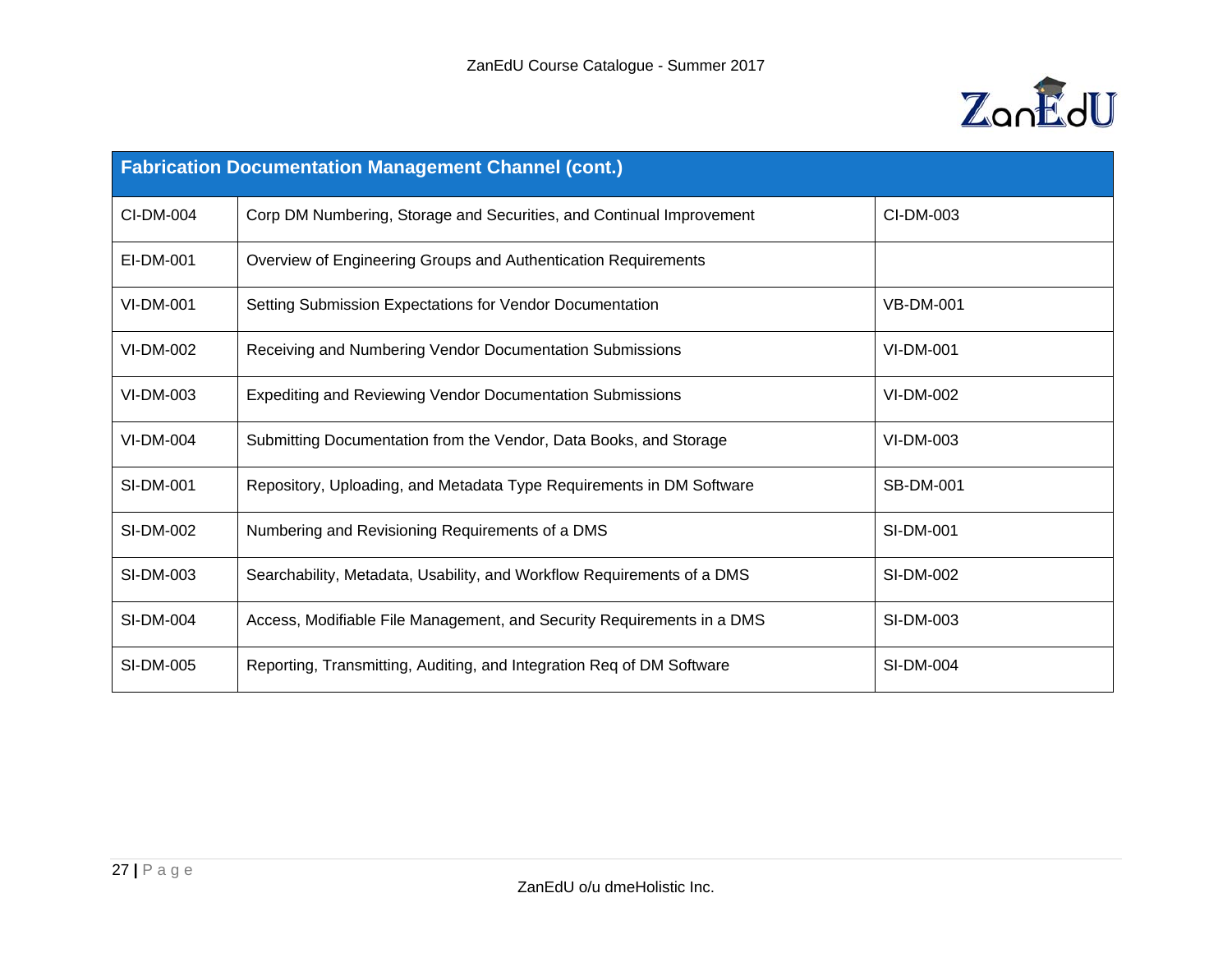

| <b>Modifiable File Management Channel</b> |                                                                      |                                  |
|-------------------------------------------|----------------------------------------------------------------------|----------------------------------|
| <b>Course Code</b>                        | <b>Course Name</b>                                                   | <b>Recommended Prerequisites</b> |
| GB-DM-001                                 | Document Management History and Introduction                         |                                  |
| GB-DM-002                                 | Elements of Creating a Facility                                      | GB-DM-001                        |
| GB-DM-003                                 | <b>Elements of Project Management</b>                                | GB-DM-002                        |
| <b>GB-DM-004</b>                          | <b>Elements of Facility Construction</b>                             | GB-DM-003                        |
| GB-DM-005                                 | Corporate DM Introduction                                            | GB-DM-004                        |
| GB-DM-006                                 | Creation of Drawings and Introduction to Publishing Documentation    | GB-DM-005                        |
| GB-DM-007                                 | Introduction to Facility Documentation and Managing Modifiable Files | GB-DM-005                        |
| EB-DM-001                                 | Introduction to Engineering Documentation Management                 | GB-DM-005                        |
| <b>VB-DM-001</b>                          | Introduction to Vendor Submission DM and Email Management            | GB-DM-005                        |
| <b>SB-DM-001</b>                          | Introduction to Documentation Management Software (DMS) Requirements | GB-DM-005                        |
| CI-DM-001                                 | <b>Corporate Documentation Levels Explained</b>                      | GB-DM-005                        |
| CI-DM-002                                 | Creating, Modifying, and Publishing Corporate Documentation          | CI-DM-001                        |
| CI-DM-003                                 | Managing Reviews and Corporate Documentation from External Parties   | CI-DM-002                        |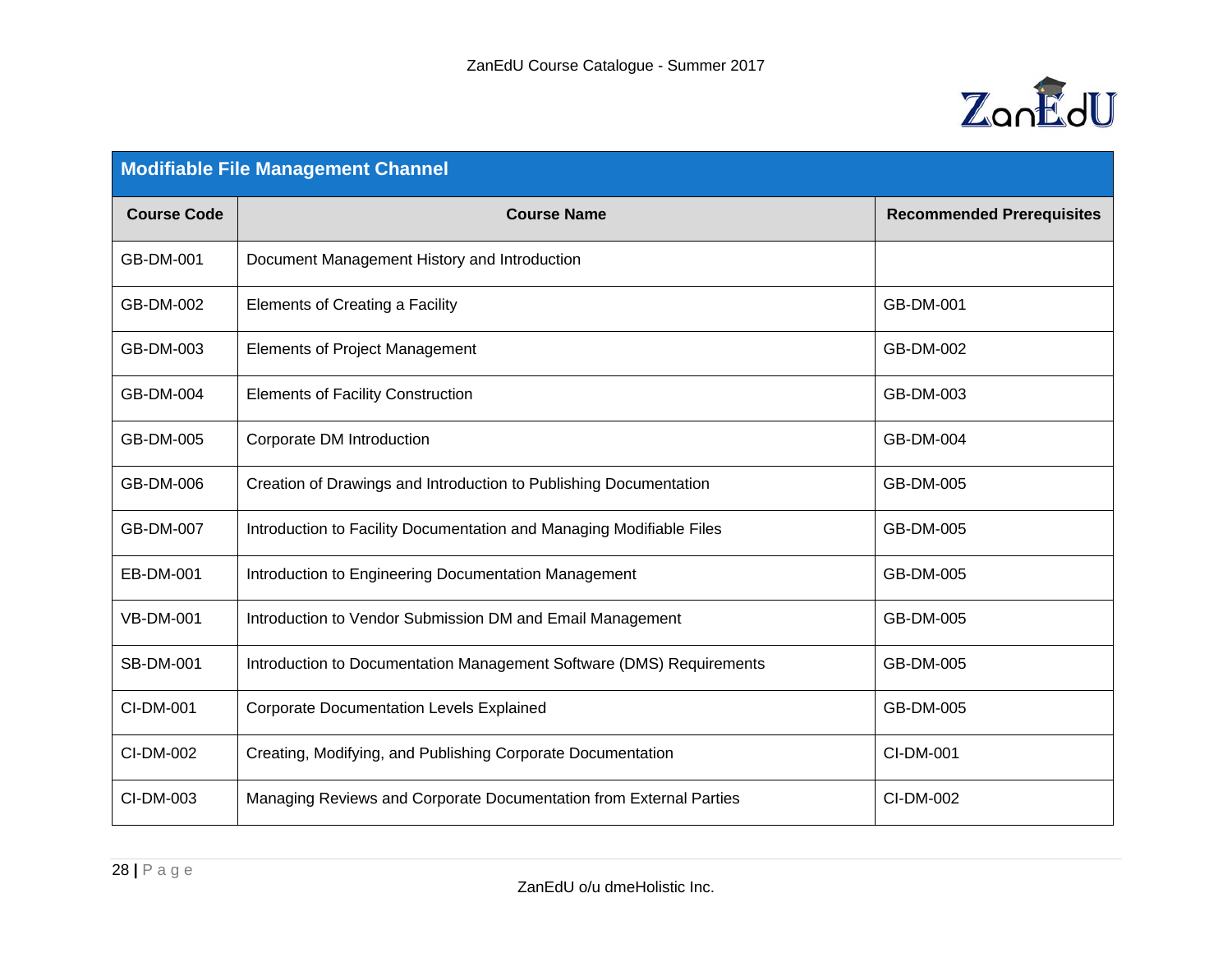

| <b>Modifiable File Management Channel (cont.)</b> |                                                                        |                  |
|---------------------------------------------------|------------------------------------------------------------------------|------------------|
| CI-DM-004                                         | Corp DM Numbering, Storage and Securities, and Continual Improvement   | CI-DM-003        |
| EI-DM-001                                         | Overview of Engineering Groups and Authentication Requirements         |                  |
| <b>MI-DM-001</b>                                  | Creating and Modifying Modifiable Drawing Files                        |                  |
| MI-DM-002                                         | Modifiable Documentation File Management and Digital Metadata          | MI-DM-001        |
| MI-DM-003                                         | Modifiable File Requirements and 3D Model Numbering                    | MI-DM-002        |
| MI-DM-004                                         | Storage and Security of Controlled and Working Modifiable Files        | MI-DM-003        |
| MI-DM-005                                         | Chain of Custody, Indexing, and Concurrent Modification of Files       | MI-DM-004        |
| <b>SI-DM-001</b>                                  | Repository, Uploading, and Metadata Type Requirements in DM Software   | <b>SB-DM-001</b> |
| SI-DM-002                                         | Numbering and Revisioning Requirements of a DMS                        | <b>SI-DM-001</b> |
| SI-DM-003                                         | Searchability, Metadata, Usability, and Workflow Requirements of a DMS | SI-DM-002        |
| <b>SI-DM-004</b>                                  | Access, Modifiable File Management, and Security Requirements in a DMS | SI-DM-003        |
| <b>SI-DM-005</b>                                  | Reporting, Transmitting, Auditing, and Integration Req of DM Software  | SI-DM-004        |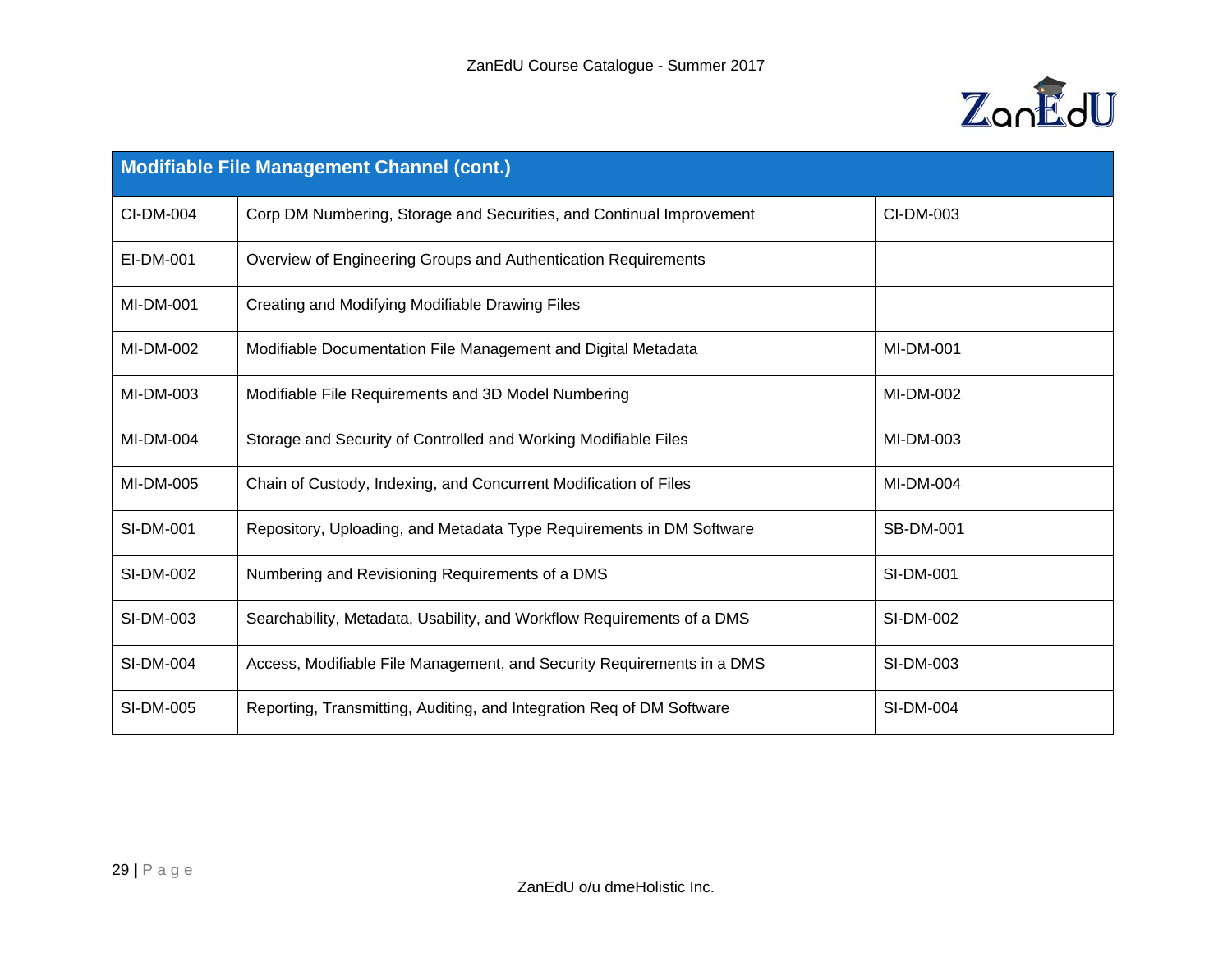

| <b>Corporate Documentation Management Channel</b> |                                                                        |                                  |
|---------------------------------------------------|------------------------------------------------------------------------|----------------------------------|
| <b>Course Code</b>                                | <b>Course Name</b>                                                     | <b>Recommended Prerequisites</b> |
| GB-DM-001                                         | Document Management History and Introduction                           |                                  |
| GB-DM-005                                         | Corporate DM Introduction                                              | GB-DM-004                        |
| GB-DM-006                                         | Creation of Drawings and Introduction to Publishing Documentation      | GB-DM-005                        |
| <b>SB-DM-001</b>                                  | Introduction to Documentation Management Software (DMS) Requirements   | GB-DM-005                        |
| CI-DM-001                                         | <b>Corporate Documentation Levels Explained</b>                        | GB-DM-005                        |
| CI-DM-002                                         | Creating, Modifying, and Publishing Corporate Documentation            | CI-DM-001                        |
| CI-DM-003                                         | Managing Reviews and Corporate Documentation from External Parties     | CI-DM-002                        |
| CI-DM-004                                         | Corp DM Numbering, Storage and Securities, and Continual Improvement   | CI-DM-003                        |
| SI-DM-001                                         | Repository, Uploading, and Metadata Type Requirements in DM Software   | <b>SB-DM-001</b>                 |
| SI-DM-002                                         | Numbering and Revisioning Requirements of a DMS                        | <b>SI-DM-001</b>                 |
| SI-DM-003                                         | Searchability, Metadata, Usability, and Workflow Requirements of a DMS | SI-DM-002                        |
| <b>SI-DM-004</b>                                  | Access, Modifiable File Management, and Security Requirements in a DMS | SI-DM-003                        |
| SI-DM-005                                         | Reporting, Transmitting, Auditing, and Integration Req of DM Software  | <b>SI-DM-004</b>                 |